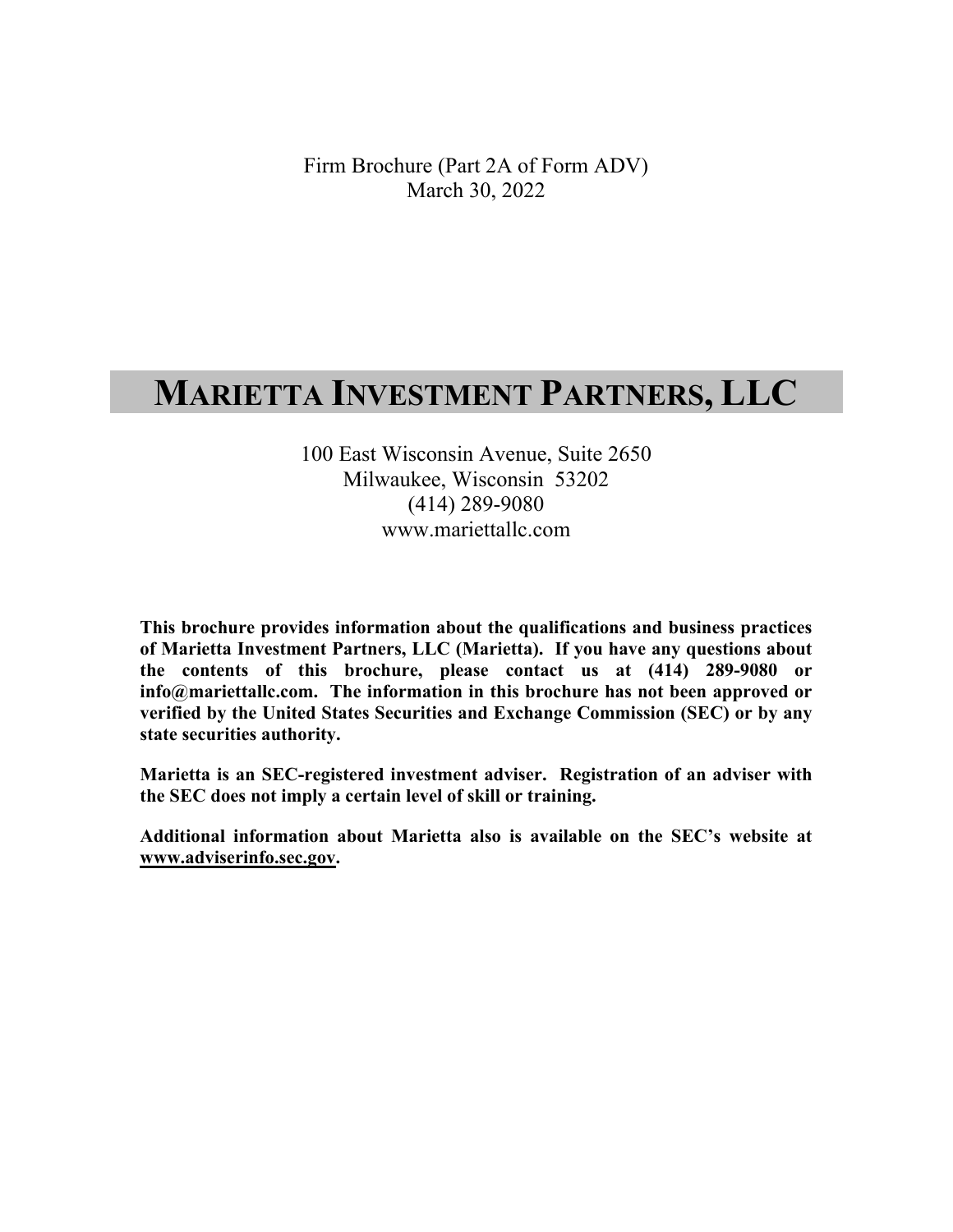### **Item 2 - Material Changes**

We have been incorporated the following material changes in the brochure since the last annual update to our brochure dated March 23, 2021.

- Item 4 has been updated to add disclosure regarding our status as a fiduciary related to our rollover recommendations provided to retirement plan accounts or individual retirement accounts in connection with new regulatory guidelines from the Department of Labor and Prohibited Transaction Exemption 2020-02.
- Item 7 was updated to increase the minimum account size from \$1,000,000 to \$2,000,000.

Non-material changes have been made to this brochure. As such, we encourage you to read this brochure in its entirety.

We will ensure that clients receive a summary of any material changes to this and subsequent brochures within 120 days of the close of our fiscal year. We may further provide other ongoing disclosure information about material changes as necessary.

A copy of this brochure may be requested, without charge, by contacting Marietta at (414) 289-9080 or info@mariettallc.com. Additional information about Marietta is also available via the SEC's website at www.adviserinfo.sec.gov. The SEC's website also provides information about any persons affiliated with Marietta who are registered as investment adviser representatives of Marietta.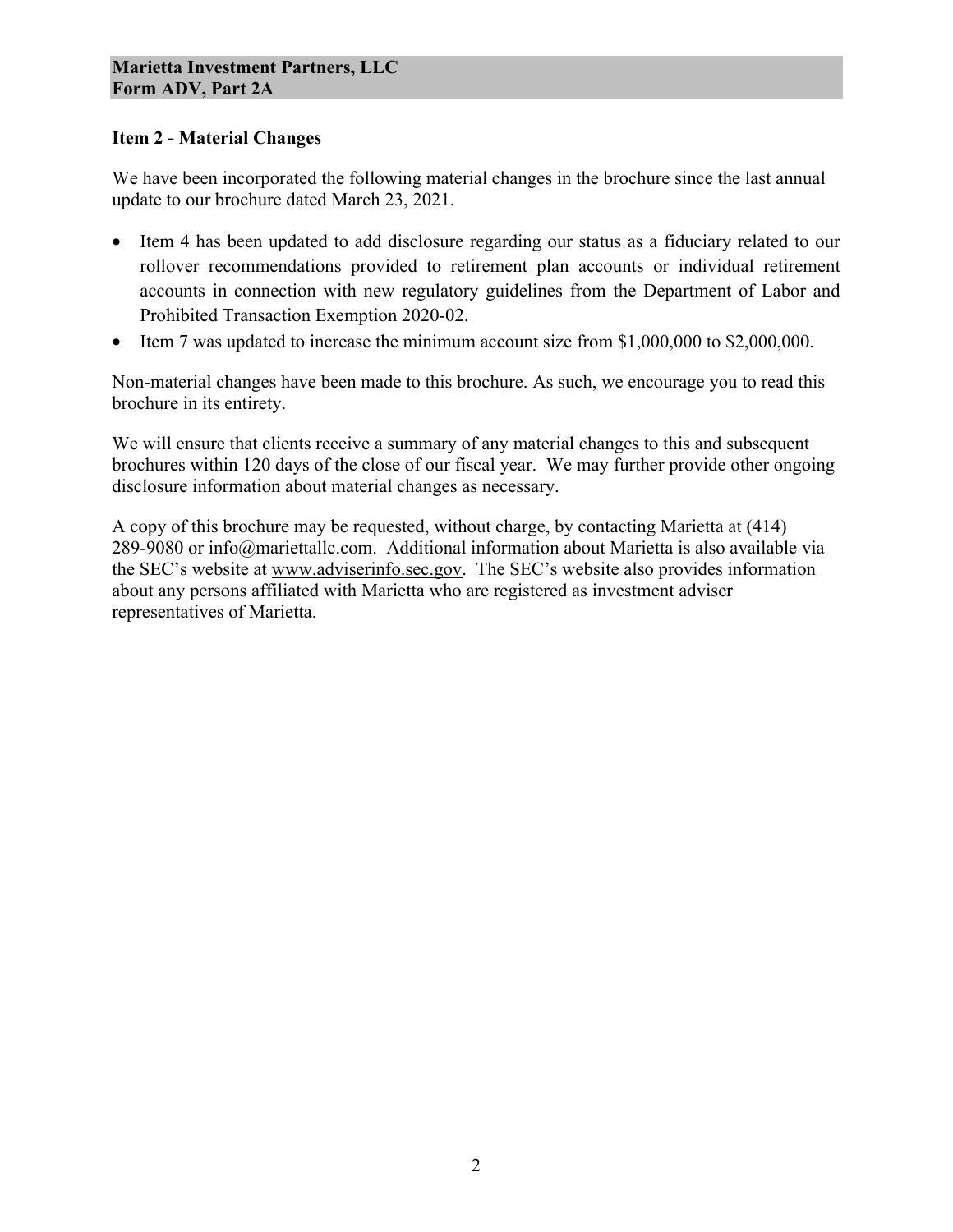# **Item 3 - Table of Contents**

# Page

| Item 11 - Code of Ethics, Participation or Interests in Client Transactions and Personal Trading 13 |
|-----------------------------------------------------------------------------------------------------|
|                                                                                                     |
|                                                                                                     |
|                                                                                                     |
|                                                                                                     |
|                                                                                                     |
|                                                                                                     |
|                                                                                                     |
|                                                                                                     |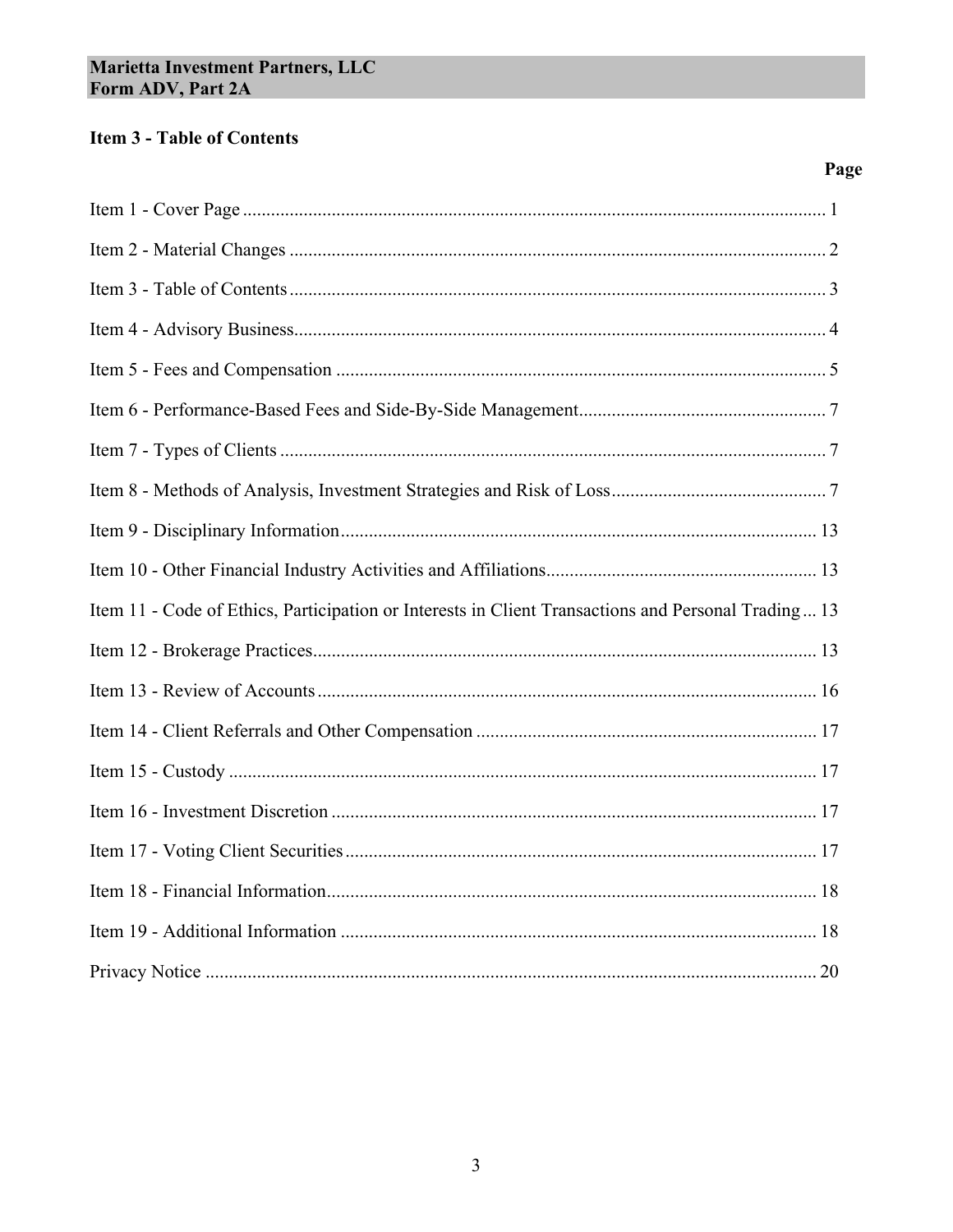#### **Item 4 - Advisory Business**

Marietta Investment Partners, LLC ("Marietta"), founded in 2000 by John T. Evans, provides investment advisory services to individual, trust and institutional clients. Marietta is an independent firm 100% owned by the following employees: Mary T. Allmon, Lori J. Brook, Robert C. Draper, Charles P. Evans, Amanda K Grams and Jonathan A. Smucker. John T. Evans is the Managing Director of the firm. Marietta employs a disciplined approach to assist clients in achieving long-term objectives through investments in high-quality securities.

Marietta works with clients to establish appropriate investment objectives and guidelines based on the client's unique circumstances. Investment programs for individuals, trusts and certain institutional clients are customized and designed to control risk and be tax-efficient. Investment programs for tax-exempt institutional clients are designed to achieve above-benchmark returns on a risk-adjusted basis. Marietta primarily employs its customized global growth investment strategy through equity investments, fixed income securities and short-term cash equivalent investments. As part of its customized global growth investment strategy, Marietta utilizes a proprietary research process to analyze environmental, social and corporate governance ("ESG") factors. Marietta believes that ESG factors reflect a comparative ability of a corporation to promote positive outcomes in the world. Clients can request that Marietta consider ESG factors in whole or in part when constructing a customized investment portfolio. A summary of Marietta's ESG research process is available to clients upon request.

In addition, Marietta offers the following non-customized equity investment programs for clients seeking exposure to the U.S. and global equity markets and ESG-dedicated equity strategies: Marietta International Equity Program, Marietta Global Equity Program, Marietta U.S. Equity Program, Marietta Mid-Cap Growth Equity Program, Marietta U.S. ESG Equity Program and Marietta International ESG Equity Program (collectively, the "Marietta Equity Programs").

Marietta provides investment advisory services on a discretionary basis. Marietta makes all investment decisions for client accounts and, when we deem appropriate and without prior consultation with the client, buy, sell, exchange, convert and otherwise trade in stocks, bonds, other securities and other financial instruments, subject to any written guidelines and restrictions as the client may from time to time provide to us. Marietta will provide non-discretionary investment advisory services on a case-by-case basis.

Marietta also provides asset allocation services to retirement plan participants, which includes making allocations among the mutual funds offered by the plan. Our allocation advice is based upon the plan participant's financial situation, risk tolerance and retirement goals, among other factors. Marietta also has an incentive to encourage individual clients to rollover an employer retirement account into a Marietta-managed Individual Retirement Account ("IRA"), with the potential of higher fees charged by Marietta and lower liquidity. The decision of whether to rollover an employer retirement account rests with the individual account owner, and Marietta is committed to providing information to help a client make a decision that is in that client's overall best interests. When Marietta provides investment advice to clients regarding their retirement plan accounts or IRAs, Marietta is a fiduciary within the meaning of Title I of the Employee Retirement Income Security Act and/or the Internal Revenue Code, as applicable, which are laws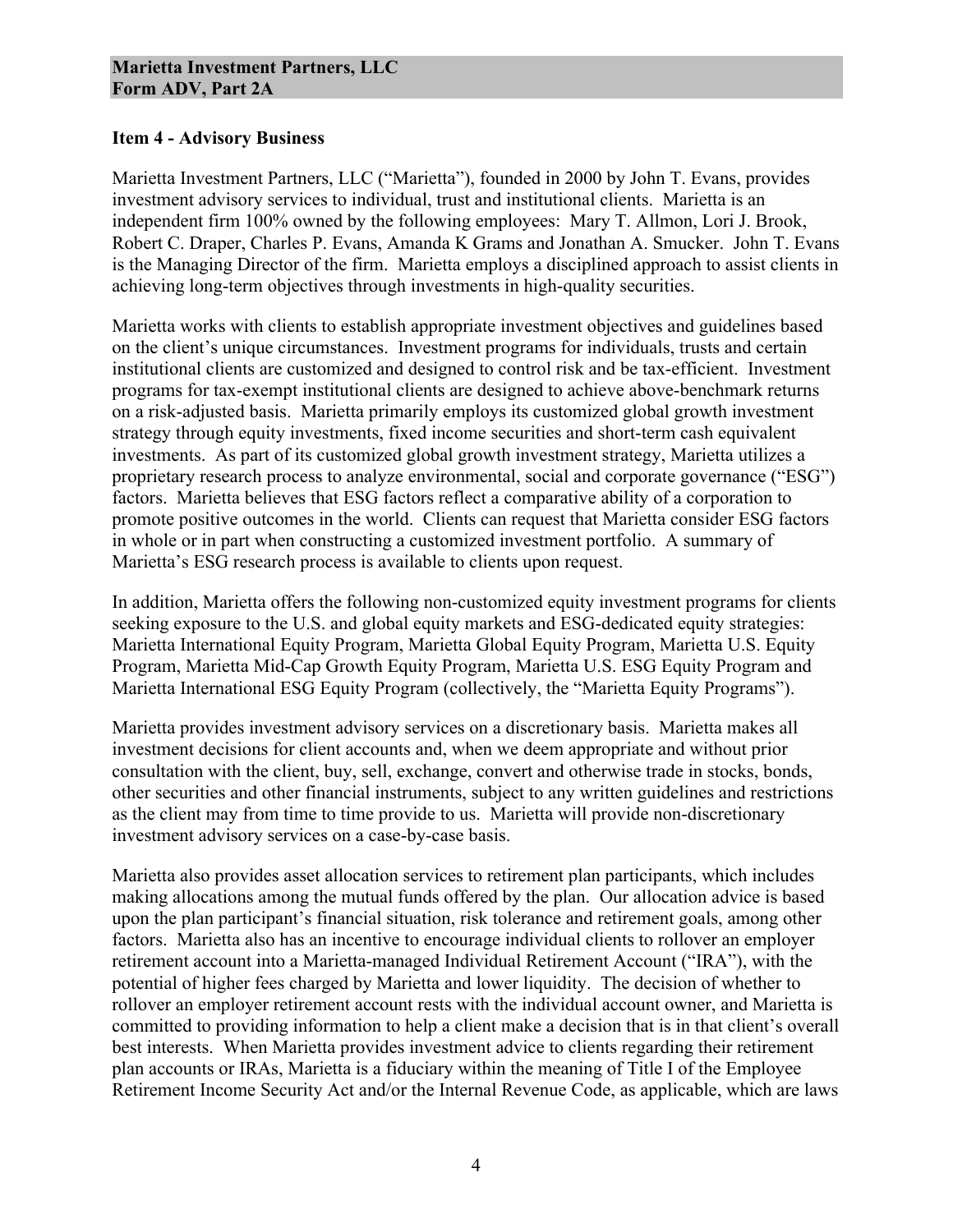governing retirement accounts. If a client rolls retirement account assets into an IRA we advise, we will charge an asset-based fee as described in Item 5 – Fees and Compensation. The way Marietta makes money creates some conflicts with client interests, so Marietta operates under a special rule that requires us to act in your best interest and not put our interests ahead of yours.

As part of its advisory services, Marietta also provides tax analysis if so requested by the client. Marietta is not a tax advisor, and we urge clients to also consult with their own tax advisor.

Marietta may serve as a portfolio manager in "wrap fee" and similar programs sponsored by unaffiliated financial services firms, such as investment advisers and broker-dealers. There are no material differences between the way Marietta may manage wrap fee accounts versus the other client accounts it manages. Generally, under a wrap fee program, a client of the sponsoring financial institution will be able to obtain professional investment management and transaction execution for a single fee. Each wrap fee program sponsor sets its own fees for clients participating in the program and will pay Marietta for its advisory services rendered to the client out of the fees it charges to its clients. The fee that Marietta receives generally will be negotiated with the program sponsor and will take into consideration the size of the accounts being managed and the nature of the investment objectives being utilized by Marietta in connection with the program. These fees may vary from the schedules of fees set forth in Item 5, below, and from program to program. Fees charged to clients in wrap fee programs are set forth in the sponsor's disclosure document, which is delivered to clients by the wrap fee sponsor at the start of the client relationship. Wrap fee programs that Marietta participates in will be identified in Marietta's Form ADV Part 1A, which is available on the SEC's website at www.adviserinfo.sec.gov. Marietta does not currently participate in any wrap fee programs.

As of December 31, 2021, Marietta managed \$594,651,197 in assets on a discretionary basis. As of December 31, 2021, Marietta did not manage any assets on a non-discretionary basis.

# **Item 5 - Fees and Compensation**

Fees are calculated in accordance with the following fee schedules. Fees are based on assets under management at the beginning of each calendar quarter and are payable in advance. Marietta does not retroactively adjust fees due to cash flows during the billing period except in extraordinary circumstances considered on a case-by-case basis. Unless otherwise agreed, fees for clients with multiple accounts will be based on aggregate assets under management and prorated at the direction of the client. Unless clients otherwise direct Marietta in writing, Marietta will deduct advisory fees directly from the client's custodial account on a quarterly basis. It is the client's responsibility to review the advisory fees included in the account statements provided by the custodian.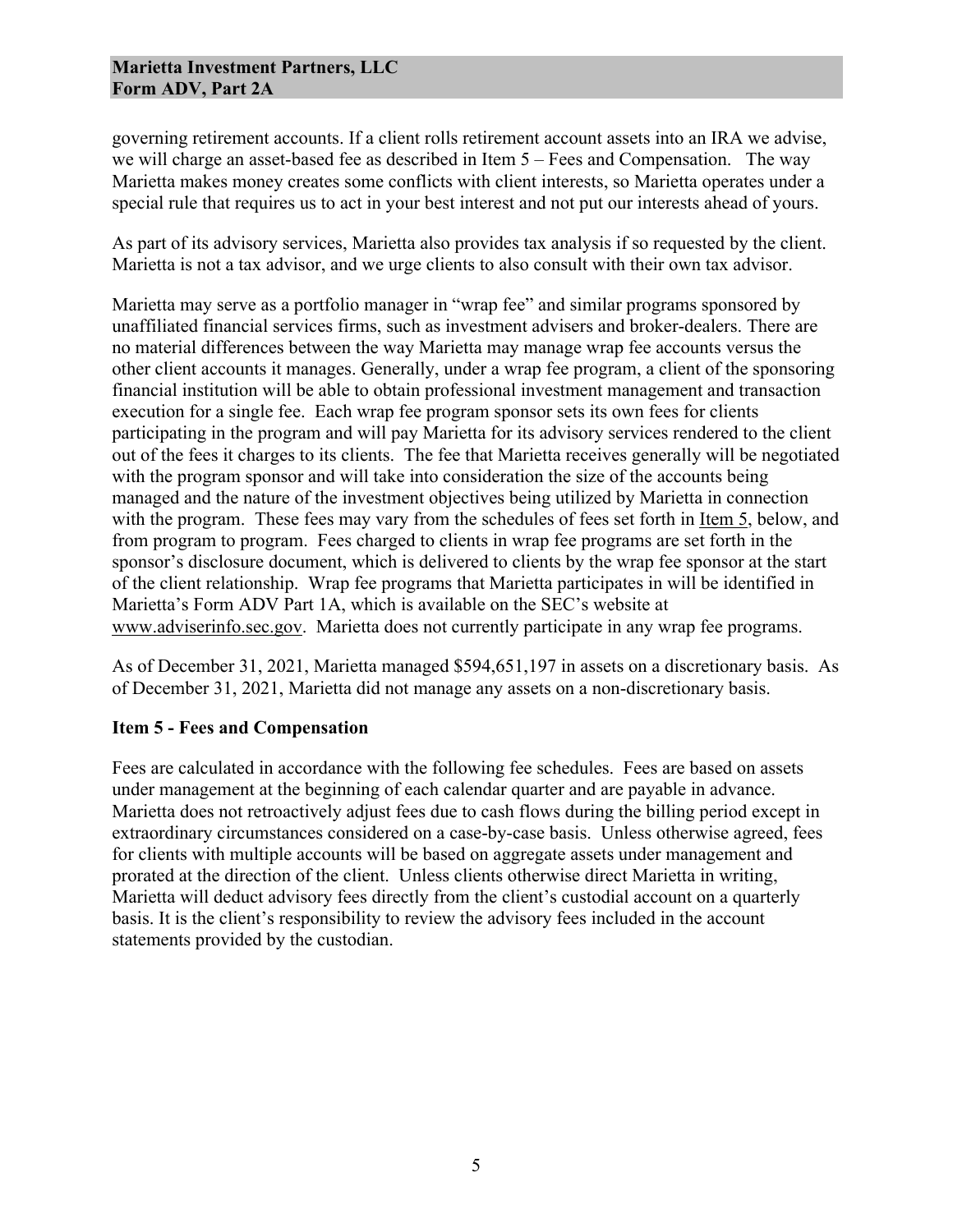|                             |                    | Application of Standard Fee Schedule |                  |
|-----------------------------|--------------------|--------------------------------------|------------------|
|                             | <b>Annual Rate</b> | <b>Total Assets</b>                  | Average Fee Rate |
| On the first \$1 million    | $1.00\%$           | \$1 million                          | $1.00\%$         |
| On the next \$4 million     | $0.80\%$           | \$5 million                          | $0.84\%$         |
| On amounts over \$5 million | $0.50\%$           | \$10 million                         | $0.67\%$         |
|                             |                    | \$20 million                         | $0.59\%$         |

*Standard Annual Fee Schedule for Customized Portfolios ("Standard Fee Schedule"):*

Marietta will apply the Standard Fee Schedule to clients with any portion of their assets managed by Marietta in customized portfolios.

*Annual Fee Schedule for Marietta Equity Programs ("Program Fee Schedule").*

|                              |             | Application of Program Fee Schedule |                  |
|------------------------------|-------------|-------------------------------------|------------------|
|                              | Annual Rate | <b>Total Assets</b>                 | Average Fee Rate |
| On the first \$5 million     | $0.80\%$    | \$5 million                         | $0.80\%$         |
| \$5 million to \$10 million  | $0.75\%$    | \$10 million                        | 0.78%            |
| \$10 million to \$25 million | $0.70\%$    | \$25 million                        | 0.73%            |
| \$25 million to \$50 million | $0.65\%$    | \$50 million                        | $0.69\%$         |
| On amounts over \$50 million | $0.60\%$    | \$100 million                       | 0.65%            |

Marietta will apply the Program Fee Schedule to clients who invest the entirety of their assets managed by Marietta in any of the Marietta Equity Programs, specifically the Marietta International Equity Program, Marietta Global Equity Program, Marietta U.S. Equity Program, Marietta Mid-Cap Growth Equity Program, Marietta U.S. ESG Equity Program and Marietta International ESG Equity Program.

Marietta's fees are generally not negotiable. However, depending on a number of factors, including the services offered and the relationship between Marietta and the client, the actual advisory fee may be more or less than the fees stated above. Certain accounts of persons affiliated with Marietta are managed without fees or at reduced fees. Investment management agreements may be terminated by either Marietta or the client on 30 days' prior written notice. In the event an investment management agreement is terminated, the client will receive a pro rata refund of the prepaid advisory fee.

Marietta's fees do not include brokerage commissions or custodial fees. For more information on these types of fees, see Item 12, "Brokerage Practices," below. Moreover, clients whose assets are invested in mutual funds and exchange-traded funds (ETFs) will pay both a direct management fee to Marietta and the proportionate share of a fund's expenses, including the investment management fees to the fund's investment adviser. Please refer to the fund's prospectus for more information. Neither Marietta nor its employees accepts compensation for the sale of securities or other investment products.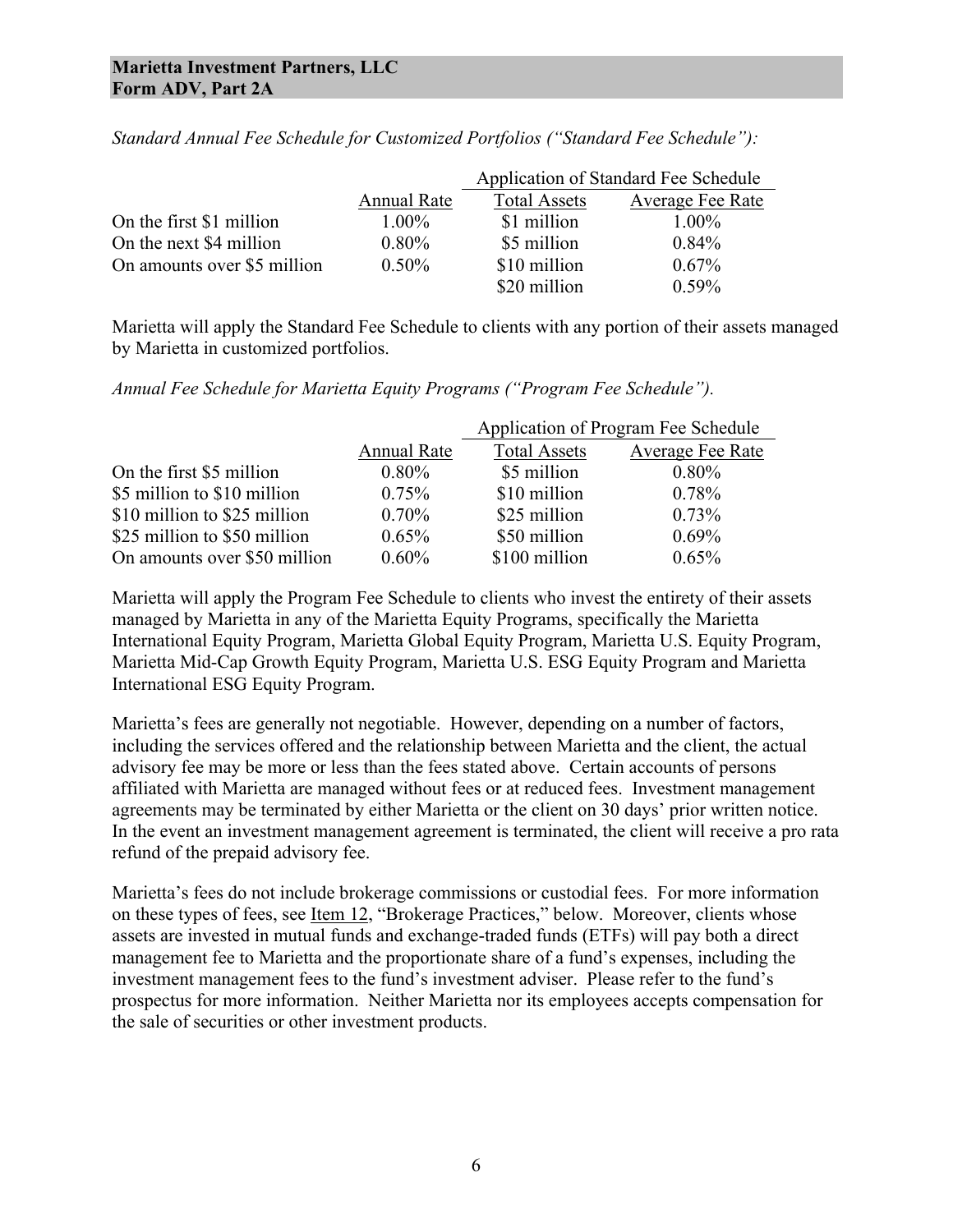# **Item 6 - Performance-Based Fees and Side-By-Side Management**

Marietta does not charge any performance-based fees, which are fees based on a share of capital gains or capital appreciation of client assets.

# **Item 7 - Types of Clients**

Marietta generally provides investment advice to individuals, trusts, estates and institutional clients including charitable organizations, pension and profit sharing plans, and corporations or other business entities. Our minimum account size is generally \$2,000,000. The minimum account size for accounts in the Marietta Equity Programs is \$200,000, and the minimum for additional investments in the account is \$100,000. These minimums may be waived in special circumstances in Marietta's sole discretion. Clients that participate in wrap fee and similar programs described in Item 4, above, are not subject to Marietta's minimum account thresholds.

# **Item 8 - Methods of Analysis, Investment Strategies and Risk of Loss**

# Methods of Analysis and Investment Strategies

*Overview–Equity Holdings.* Marietta invests in the common stocks and American Depositary Receipts (ADRs) of companies that Marietta believes are poised for consistent and significant growth. In identifying a universe of desirable stocks, Marietta seeks companies that have:

- well established, industry leading positions;
- proprietary products and services;
- strong balance sheets;
- a history of above average revenues and earnings consistency and growth;
- attractive valuations: and
- talented and experienced management.

Marietta will broadly diversify equity holdings among industry sectors, but we may concentrate certain stock holdings in areas we determine will benefit from longer-term economic and secular trends. Marietta will sell a stock if the company loses its fundamental attractiveness. This can be caused by a deterioration of the characteristics listed above, changes to the supporting economic or secular trends, or a stock price that becomes excessively valued. Marietta does not use short-term timing techniques, but a major change in our market outlook could lead to a reallocation of assets among security classes as permitted by guidelines established with the client.

Marietta analyzes potential equity holdings using criteria designed to measure a company's adherence to positive ESG practices. This proprietary research process is an overlay to Marietta's primary equity evaluation for determining suitability and desirability for client portfolios. This process reviews objective measures of corporate practices for environmental impact in areas such as Emissions & Waste and Resource Efficiency; social impact such as Human & Labor Rights and Employment Policy; and governance such as Management Diversity and Corporate Behavior and Ethics. For ESG portfolios, Marietta restricts investments to corporations that achieve the highest grades under this analysis and also meet investment criteria designed to identify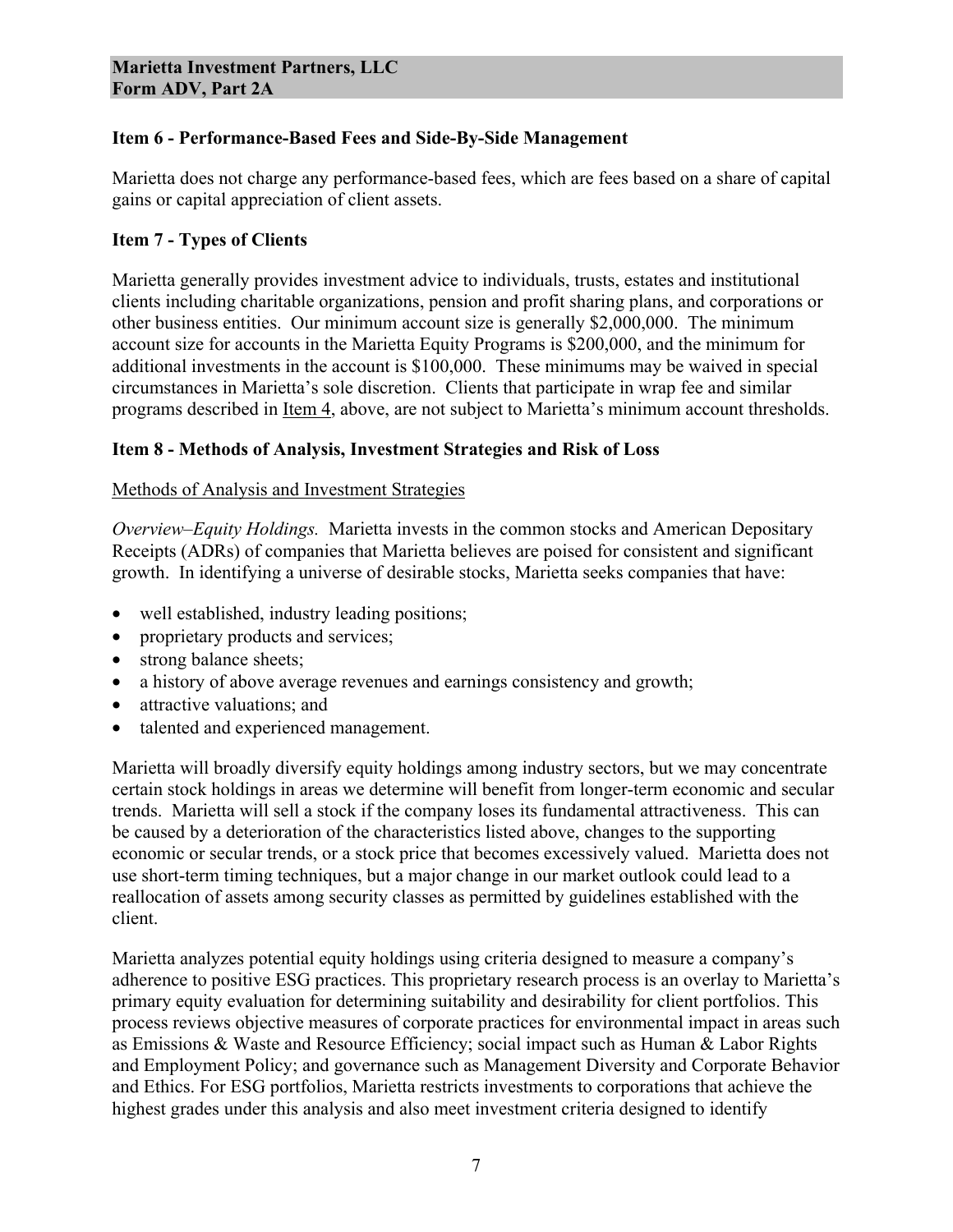securities poised for consistent and significant growth. Marietta will subject securities selected for ESG portfolios to review on a regular basis and will sell positions in companies that no longer meet the minimum scores on the firm's ESG grading process.

*Overview–Fixed Income Holdings.* Marietta invests in debt securities of domestic and international issuers to provide a reliable source of income and stability of principal. Accordingly, Marietta invests only in high-quality, investment-grade notes and bonds, and typically maintains an average maturity of less than 10 years. Marietta also invests in sovereign debt instruments issued or guaranteed by foreign governments or their agencies. Marietta holds debt securities for an extended time and sells a debt security when Marietta identifies more attractive debt securities, to update the portfolio's overall yield and/or quality, or based on individual client investment objectives and guidelines. A major change in Marietta's inflation and interest rate forecast will lead to an adjustment in the duration of the fixed-income sector of the portfolio.

*Marietta Equity Programs*. Each of the Marietta Equity Programs are described below:

Marietta International Equity Program. The objective of the International Equity Program is to achieve growth by investing in international (non-U.S.) companies that Marietta determines to possess above average revenue and earnings growth, strong balance sheets and attractive valuations. The strategy invests in non-U.S. developed and emerging markets primarily through ADRs, and provides clients an actively managed international portfolio that benefits from Marietta's disciplined investment process. While the International Equity Program profile and investment guidelines are proprietary and do not conform sufficiently to any known "style box" benchmark index, Marietta reports comparative performance of the MSCI All Country World ex-U.S. Index as a benchmark.

Marietta Global Equity Program. The objective of the Global Equity Program is to achieve growth by investing in U.S. and international (non-U.S.) companies that Marietta determines to possess above average revenue and earnings growth, strong balance sheets and attractive valuations. The strategy invests in U.S. common stock, and non-U.S. developed and emerging markets primarily through ADRs, and provides clients an actively managed global portfolio that benefits from Marietta's disciplined investment process. While the Global Equity Program profile and investment guidelines are proprietary and do not conform sufficiently to any known "style box" benchmark index, Marietta reports comparative performance of the MSCI All Country World Index as a benchmark.

Marietta U.S. Equity Program. The objective of the U.S. Equity Program is to achieve growth by investing in U.S. companies that Marietta determines to possess above average revenue and earnings growth, strong balance sheets and attractive valuations. The strategy invests primarily in U.S. common stock and provides clients an actively managed domestic portfolio that benefits from Marietta's disciplined investment processes. While the U.S. Equity Program profile and investment guidelines are proprietary and do not conform sufficiently to any known "style box" benchmark index, Marietta reports comparative performance of the S&P 500 Total Return Index as a benchmark.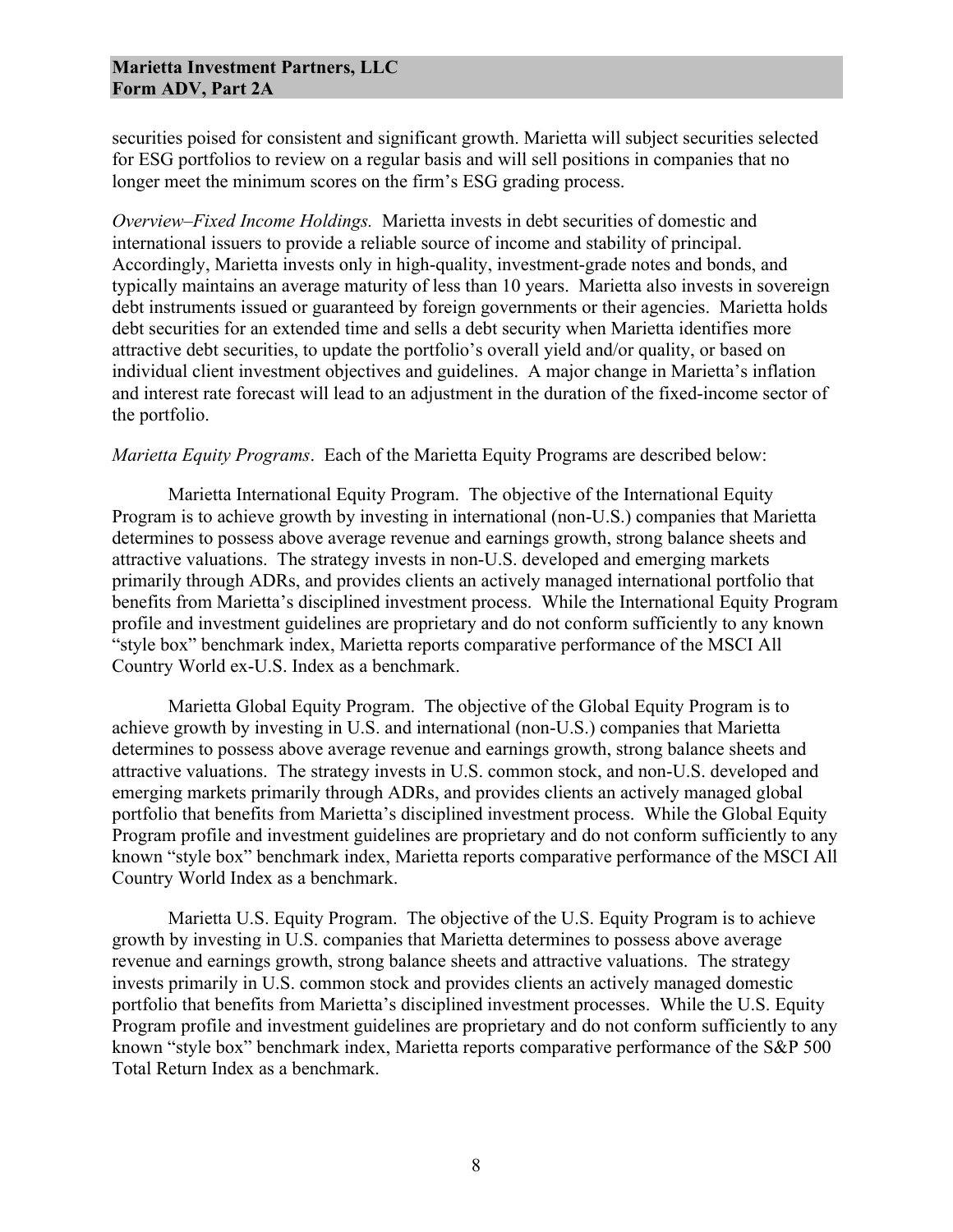Marietta Mid-Cap Growth Equity Program. The objective of the Mid-Cap Growth Equity Program is to achieve growth by investing in U.S. companies with market capitalizations between \$2 million and \$35 million that Marietta determines to possess above average revenue and earnings growth, strong balance sheets and attractive valuations. The strategy invests primarily in U.S. common stock and provides clients an actively managed domestic mid-cap portfolio that benefits from Marietta's disciplined investment processes. Marietta reports comparative performance of the Russell 2000 Growth Index as a benchmark.

Marietta U.S. ESG Equity Program. The objective of the U.S. ESG Equity Program is to achieve growth by investing in U.S. companies that demonstrate comparatively strong corporate practices for ESG factors based on Marietta's proprietary evaluation process. Further, the U.S. ESG Equity Program will select holdings of companies that Marietta determines to possess above average revenue and earnings growth, strong balance sheets and attractive valuations. The strategy invests in U.S. common stock and provides clients an actively managed domestic portfolio that benefits from Marietta's disciplined investment process. While the U.S. ESG Equity Program profile and investment guidelines are proprietary and do not conform sufficiently to any known "style box" benchmark index, Marietta reports comparative performance of the S&P 500 Total Return Index as a benchmark.

Marietta International ESG Equity Program. The objective of the International ESG Equity Program is to achieve growth by investing in international (non-U.S.) companies that demonstrate comparatively strong corporate practices for ESG factors based on Marietta's proprietary evaluation process. Further, the International ESG Equity Program will select holdings of companies that Marietta determines to possess above average revenue and earnings growth, strong balance sheets and attractive valuations. The strategy invests in U.S. common stock, and non-U.S. developed and emerging markets primarily through ADRs, and provides clients an actively managed global portfolio that benefits from Marietta's disciplined investment process. While the International ESG Equity Program profile and investment guidelines are proprietary and do not conform sufficiently to any known "style box" benchmark index, Marietta reports comparative performance of the MSCI All Country World ex-U.S. Index as a benchmark.

#### Types of Investments

Marietta offers investment advice on the following types of investments:

- Domestic and foreign equity securities, such as common stock, preferred stock and warrants to purchase common and preferred stock;
- Investment company securities (mutual funds);
- ETFs:
- ADRs;
- Fixed-income securities;
- Municipal securities;
- Government securities;
- Sovereign debt instruments; and
- Derivatives.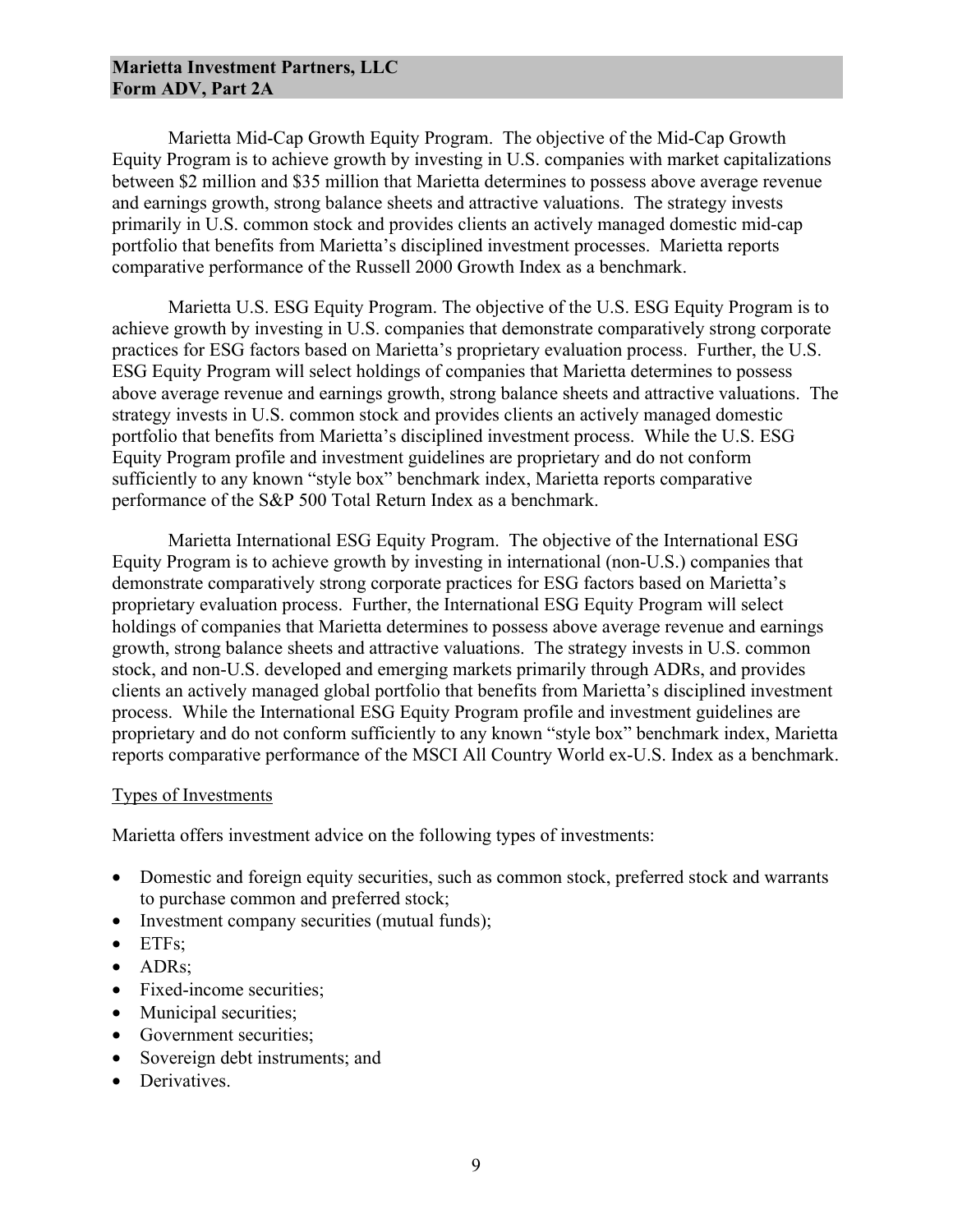### Risk of Loss

Risk of loss is inherent in any investment in securities that Marietta's clients should be prepared to bear. Past performance does not guarantee future results, and there is no guarantee that your investment objectives will be achieved. Your account is subject to the following risks:

*Management Risk*. Marietta and its portfolio managers will be delegated the authority to buy and sell securities on your behalf. You must rely upon the managers' abilities and judgment and upon their investment abilities. There is no guarantee that the managers' investment techniques will be successful.

*International Equity and Global Equity Programs Risk*. Due to the nature of investments in foreign securities (see "Foreign Investing Risk," below), clients participating in our International Equity, Global Equity and International ESG Equity Programs should understand that while Marietta places an emphasis on geographical and industry sector diversification, these programs may be more volatile than a strategy focusing exclusively on investments in U.S. securities.

*Equity Securities Risk*. Equity securities will experience periods of turbulent or highly variable pricing. Common stocks and other equity securities generally increase or decrease in value based on the expectations of future performance by the issuing corporation. A corporation's share price may decline as a result of company-specific, or "unsystemic," factors such as unsuccessful strategy execution by management, lower demand for the company's services or products or if the company's revenues or earnings fall short of expectations. A corporation's share price may also decline as a result of systemic factors that affect the market as a whole, such as changes to international or domestic governmental policies, economic slowdowns, or tighter fiscal or monetary policy. Systemic risk also includes rare but significant events such as extraordinary military conflict, geopolitical tensions, financial crises, natural disasters or global pandemics. Systemic risks can be forceful enough to cause heightened volatility and negatively affect asset prices, liquidity of certain securities, and the normal operations of securities exchanges and other markets.

*ESG Investing Risk.* Investing using Marietta's strategies carries risk of underperformance relative to comparable non-ESG equity strategies because the universe of ESG factor qualified securities is smaller than the universe available to non-restricted global equity strategies. After applying ESG factors, the ESG strategy may forgo opportunities that otherwise merit inclusion in a portfolio and it may result in the sale of a security when it might be disadvantageous solely from an asset value perspective.

*Middle Capitalization Corporation Risk*. Investing in securities of middle capitalization corporations generally involves a higher degree of risk than investing in securities of larger corporations. The prices of securities of mid-sized corporations are generally more volatile than those of larger corporations, they generally will have less market liquidity, and they may be more likely to be adversely affected by poor economic or market conditions. These risks generally increase as the size of the corporations decrease.

*Preferred Stock Risk*. Preferred stock is a class of a capital stock that typically pays dividends at a specified rate. Preferred stock is generally senior to common stock, but subordinate to debt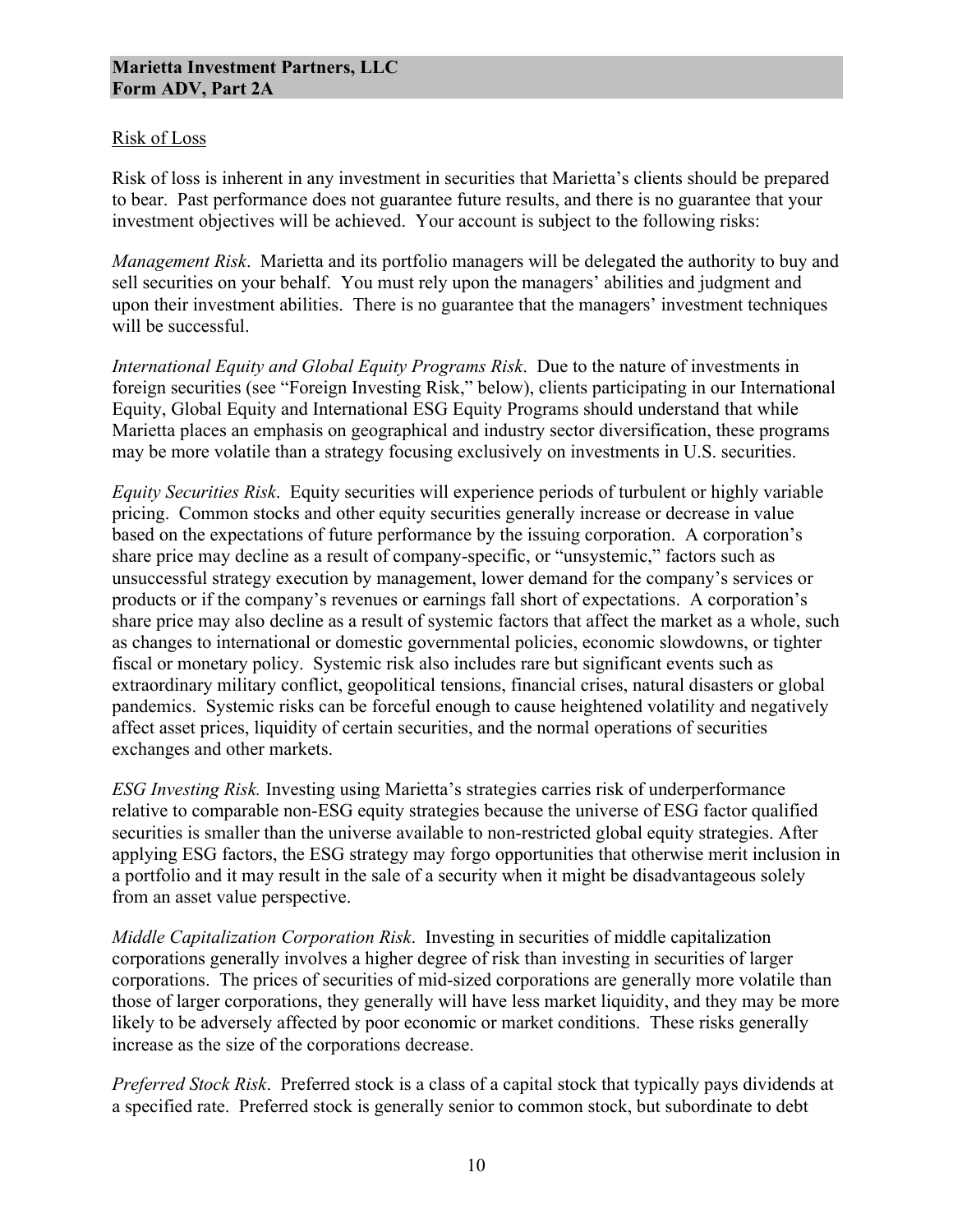securities, with respect to the payment of dividends and on liquidation of the issuer. The market value of preferred stock generally decreases when interest rates rise (interest rate risk) and is also affected by the issuer's ability to make payments on the preferred stock (credit risk).

*Warrants Risk.* Warrants are securities, typically issued with preferred stock or bonds that give the holder the right to purchase a given number of shares of common stock or preferred stock at a specified price and time. The price usually represents a premium over the applicable market value of the common stock or preferred stock at the time of the warrant's issuance. Warrants have no voting rights with respect to the common stock or preferred stock, receive no dividends and have no rights with respect to the assets of the issuer. Investments in warrants involve certain risks, including the possible lack of a liquid market for the resale of the warrants, potential price fluctuations due to adverse market conditions or other factors and failure of the price of the common stock to rise. If the warrant is not exercised within the specified time period, it becomes worthless.

*Foreign Investing Risk*. Investments in foreign markets will be primarily achieved through the use of ETFs and investments in foreign corporations will be primarily achieved through the use of ADRs, which are receipts typically issued by a U.S. bank or trust company evidencing ownership of the underlying securities of a foreign corporation. Investments in foreign corporations and markets carry a number of economic, financial and political considerations that are not associated with the U.S. markets and that could unfavorably affect your account's performance. Among those risks are: greater price volatility; weaker supervision and regulation of securities exchanges, brokers and issuers; higher brokerage costs; fluctuations in foreign currency exchange rates and related conversion costs; adverse tax consequences; and settlement delays. In addition, these risks may be greater for investments in emerging markets. Emerging market countries may have relatively unstable governments, weaker economies, and less developed legal systems with fewer securities holder rights. Emerging markets economies may be based on only a few industries and security issuers may be more susceptible to economic weaknesses and more likely to default. Emerging market securities may also tend to be less liquid.

*Mutual Funds Risk*. Mutual funds are subject to investment advisory, transactional, operating and other expenses. Each mutual fund is subject to specific risks, depending on its investments. The value of mutual funds' investments and the net asset value of the funds' shares will fluctuate in response to changes in market and economic conditions, as well as the financial condition and prospects of corporations and other investments in which the funds invest. The performance of each fund will depend on whether the fund's investment adviser is successful in pursuing the fund's investment strategy.

*Exchange-Traded Fund Risk*. An investment in an ETF generally presents the same primary risks as an investment in a conventional mutual fund (i.e., one that is not exchange traded) that has the same investment objective, strategies and policies. The price of an ETF can fluctuate within a wide range, and an ETF will lose value if the prices of the underlying investments owned by the ETF go down. Like mutual funds, ETFs are subject to investment advisory, transactional, operating and other expenses.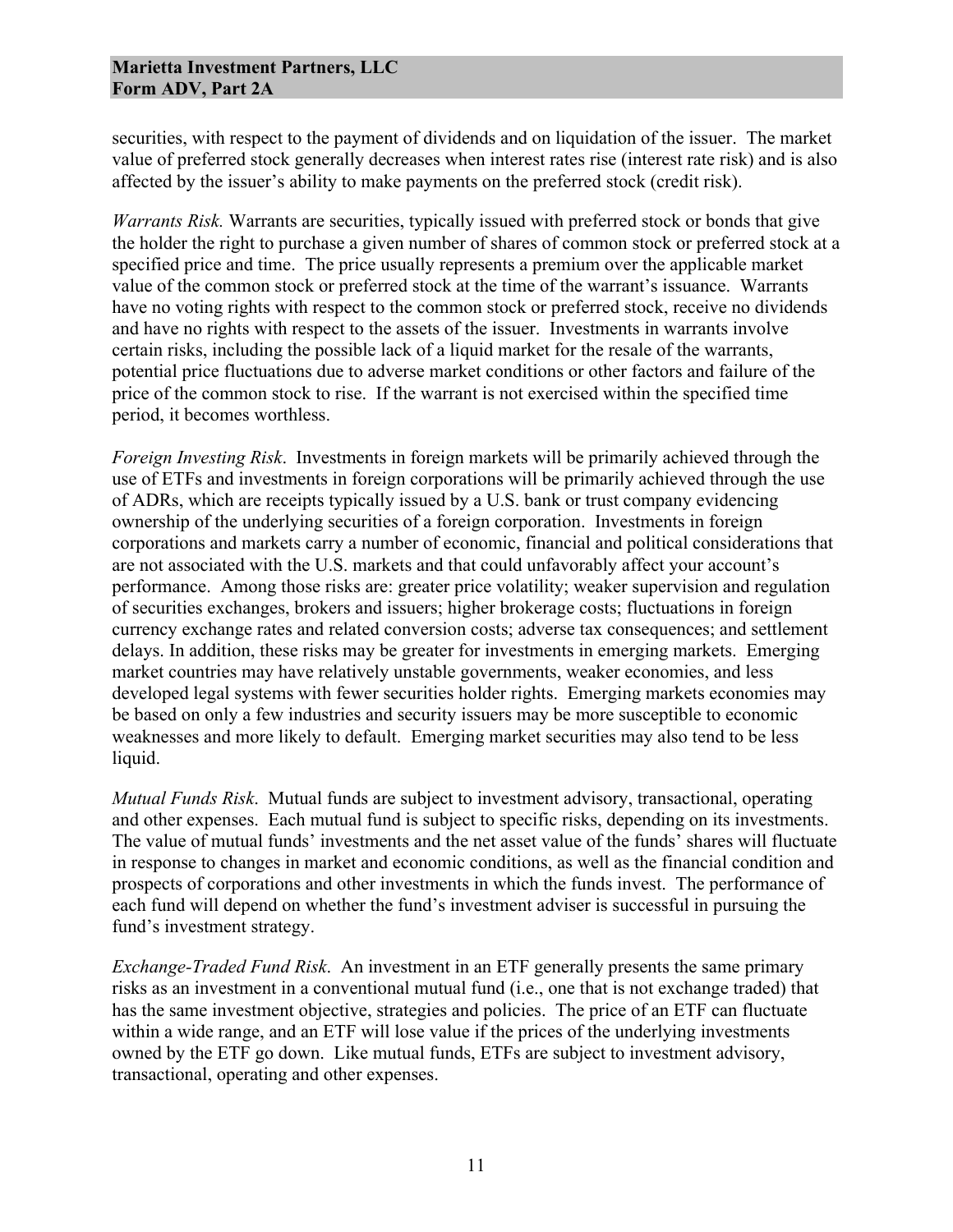*Fixed-Income Securities Risk*. Debt securities, such as notes, bonds, commercial paper and certificates of deposit, are subject to credit risk and interest rate risk. Credit risk is the possibility that an issuer of an instrument will be unable to make interest payments or repay principal when due. Changes in the financial strength of an issuer or changes in the credit rating of a security may affect its value. Interest rate risk is the risk that when interest rates increase, the resale value of certain debt securities tends to decrease. Both credit risk and interest rate risk may rise, and the price of an issuer's debt securities may fall, as a result of systemic factors that affect the market as a whole, such as changes to international or domestic governmental policies, economic slowdowns, or changes in fiscal or monetary policy. This fixed-income market risk also includes rare but significant events such as extraordinary military conflict, geopolitical tensions, financial crises, natural disasters or global pandemics. Systemic risks can be forceful enough to cause heightened volatility and negatively affect asset prices, liquidity of certain securities, and the normal operations of securities exchanges and other markets.

*Municipal Securities Risk*. Municipal securities are subject to various risks based on factors such as economic and regulatory developments, changes or proposed changes in the federal and state tax structure, deregulation, court rulings and other factors. Repayment of municipal securities depends on the ability of the issuer or project backing such securities to generate taxes or revenues. There is a risk that the interest on an otherwise tax-exempt municipal security may be subject to federal income tax.

*Government Securities Risk*. U.S. Government securities are subject to interest rate and inflation risks. Not all U.S. Government securities are backed by the full faith and credit of the U.S. Government. Certain securities issued by agencies and instrumentalities of the U.S. Government are only insured or guaranteed by the issuing agency or instrumentality, which must rely on its own resources to repay the debt. As a result, there is risk that these entities will default on a financial obligation.

*Sovereign Debt Risk.* Sovereign debt instruments are subject to the risk that a governmental entity delays or refuses to pay interest or repay principal on its sovereign debt, due, for example, to cash flow problems, insufficient foreign currency reserves, political considerations, large debt positions relative to the country's economy or failure to implement economic reforms. If a governmental entity defaults, it may ask for more time in which to pay or for further loans. There is no legal process for collecting sovereign debt that a government does not pay nor are there bankruptcy proceedings through which all or part of the sovereign debt that a governmental entity has not repaid may be collected. Sovereign debt risk is increased for emerging market issuers.

*Derivatives Risk*. Derivatives, including options, are financial instruments that derive their performance, at least in part, from the performance of an underlying asset, index or interest rate. Derivatives can be volatile and involve various types and degrees of risk, depending on the characteristics of a particular derivative. Derivatives may entail investment exposures that are greater than their cost would suggest, meaning that a small investment in a derivative could have a large potential effect on performance of the account. If Marietta invests in derivatives at inopportune times or incorrectly judges market conditions, the investments may reduce returns or result in a loss. The market for many derivatives is, or suddenly can become, illiquid. Changes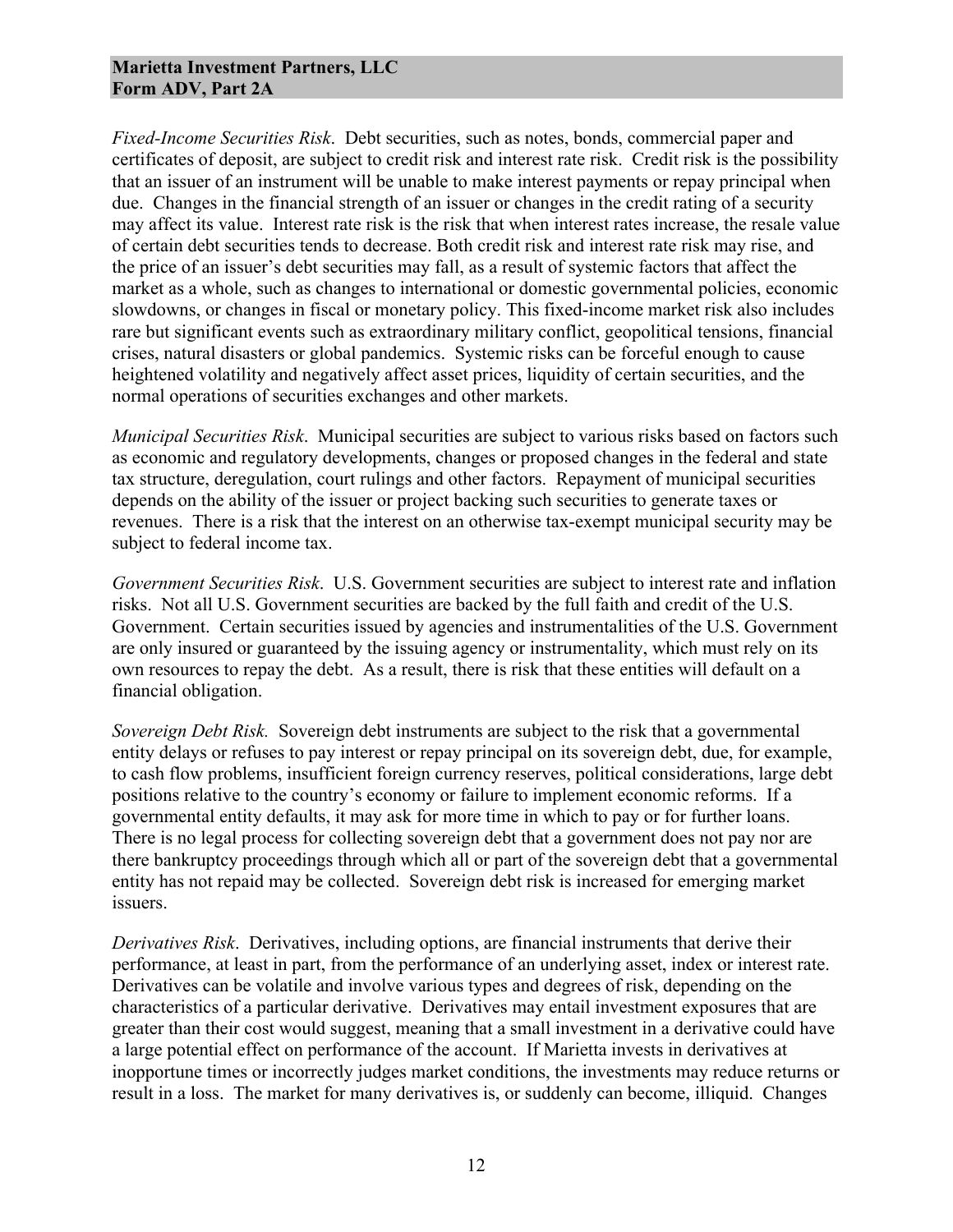in liquidity may result in significant, rapid and unpredictable changes in the prices for derivatives.

#### **Item 9 - Disciplinary Information**

There have been no legal or disciplinary events involving Marietta or any of our employees involving investments or investment-related activities or that are otherwise material to a client's evaluation of our advisory business or the integrity of our management.

# **Item 10 - Other Financial Industry Activities and Affiliations**

Marietta is an independent, employee-owned investment adviser. We are not affiliated with any other financial services firms.

# **Item 11 - Code of Ethics, Participation or Interests in Client Transactions and Personal Trading**

Marietta maintains a Code of Ethics (the "Code") which governs all employees and requires them to adhere to the highest standards of business conduct. The Code addresses Marietta's policies relating to compliance with laws and regulations, conflicts of interest, confidentiality, gifts and entertainment, personal trading and reporting and insider trading and is intended to assist employees in carrying out their duties as fiduciaries to clients. A copy of the Code is available upon request to Marietta.

Marietta and/or its employees invest in the same investments that are recommended to clients. Transactions by employees are governed by the Code. Employees that invest in securities held by client accounts are subject to the restrictions and procedures in the Code. The Code requires, among other procedures, prior approval and clearance of most purchases and sales of securities by employees. The Code restricts certain purchases and sales in order to avoid potential conflicts of interest with client transactions or recommendations. Personal trading activities are monitored by Marietta's chief compliance officer.

# **Item 12 - Brokerage Practices**

Clients will generally direct Marietta to use a specific broker-dealer custodian to execute securities transactions. However, in the event that the client does not direct brokerage (or if Marietta believes that use of such broker for a transaction is likely to result in materially unfavorable execution to the client), Marietta will execute securities transactions through a broker-dealer of its choice (broker-dealers and broker-dealer custodians are generally referred to as "brokers" in this Item 12). In selecting a broker, Marietta will consider the full range and quality of a broker's services in placing brokerage, including the value of research provided, the ability to negotiate commissions, the size of the order, access to the market for the security being traded, execution capability, commission rate, financial responsibility and responsiveness to Marietta. Other than in circumstances where a client directs Marietta to use a certain broker (see "Directed Brokerage," below), when selecting or recommending brokers Marietta does not consider whether the broker refers clients to Marietta.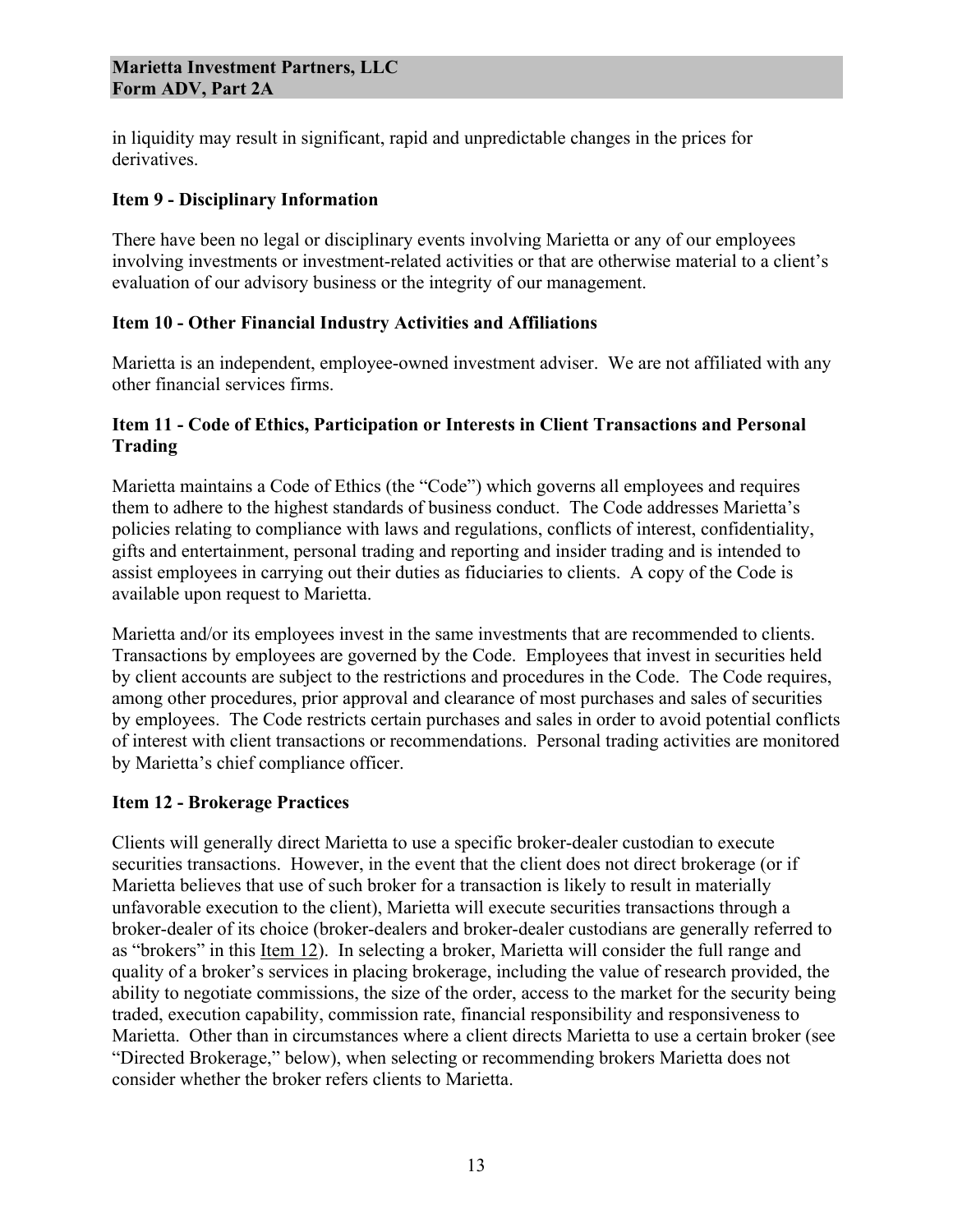In executing securities transactions, Marietta will seek to obtain the best combination of price and execution available with respect to each transaction, in light of the overall quality of brokerage and research services provided to it or its clients. The best price means the best net price without regard to the mix between purchase or sale price and commissions, if any. While Marietta seeks reasonably competitive commission rates, clients do not necessarily pay the lowest available commission. Marietta has adopted procedures to ensure that its duty of best execution is being met, including reviews of brokerage execution by Marietta's chief compliance officer.

In the event Marietta advises clients in a wrap fee program, unless best execution obligations require otherwise, Marietta will generally direct all client transactions to the broker designated in the program because the commission charge is included in the wrap fee payable to the program sponsor. Accordingly, trades effected through the broker sponsoring the program avoid additional transaction costs to the client.

#### Directed Brokerage

As indicated above, clients may direct Marietta to effect transactions through particular brokers. Marietta may also accept clients from referring brokers, in which case the client typically instructs Marietta to direct all brokerage in their accounts to the referring broker. Marietta's business relationship with the referring broker gives rise to a conflict of interest because Marietta receives an economic benefit by virtue of the referral. Marietta has established procedures to address this conflict, including reviews by Marietta's chief compliance officer of brokerage execution and client accounts. In addition, because brokerage is directed to the referring broker, Marietta will not negotiate commissions on the client's behalf. Accordingly, directed brokerage may cost you more money. Clients who direct brokerage may receive commission rates which are less favorable than might be attained by Marietta through other brokers or that are available at discount brokerage firms. Directed brokerage accounts may not receive volume discounts on aggregated orders, which could result in less advantageous prices and/or greater transaction costs. In addition, directed brokerage clients may incur minimum ticket charges, which can result in higher total transaction costs. As a result, client-directed accounts may have performance that is different from that of comparable, non-directed client accounts.

#### Soft Dollar Arrangements

Certain brokers who provide best execution furnish proprietary research services and related products to Marietta for use in managing client accounts. Research services provided to Marietta also include research services offered by third parties through the executing broker. Commission payments in exchange for research and brokerage services are commonly referred to as "soft dollars." In accordance with the safe harbor provided by Section 28(e) of the Securities Exchange Act of 1934, as amended (the "Exchange Act"), clients may pay higher than the lowest commission rates available in return for such soft dollar benefits.

In selecting brokers, Marietta considers those factors discussed above, including the value of research and brokerage services provided. Accordingly, the commissions charged by any such broker may be greater than the amount another firm might charge if Marietta determines in good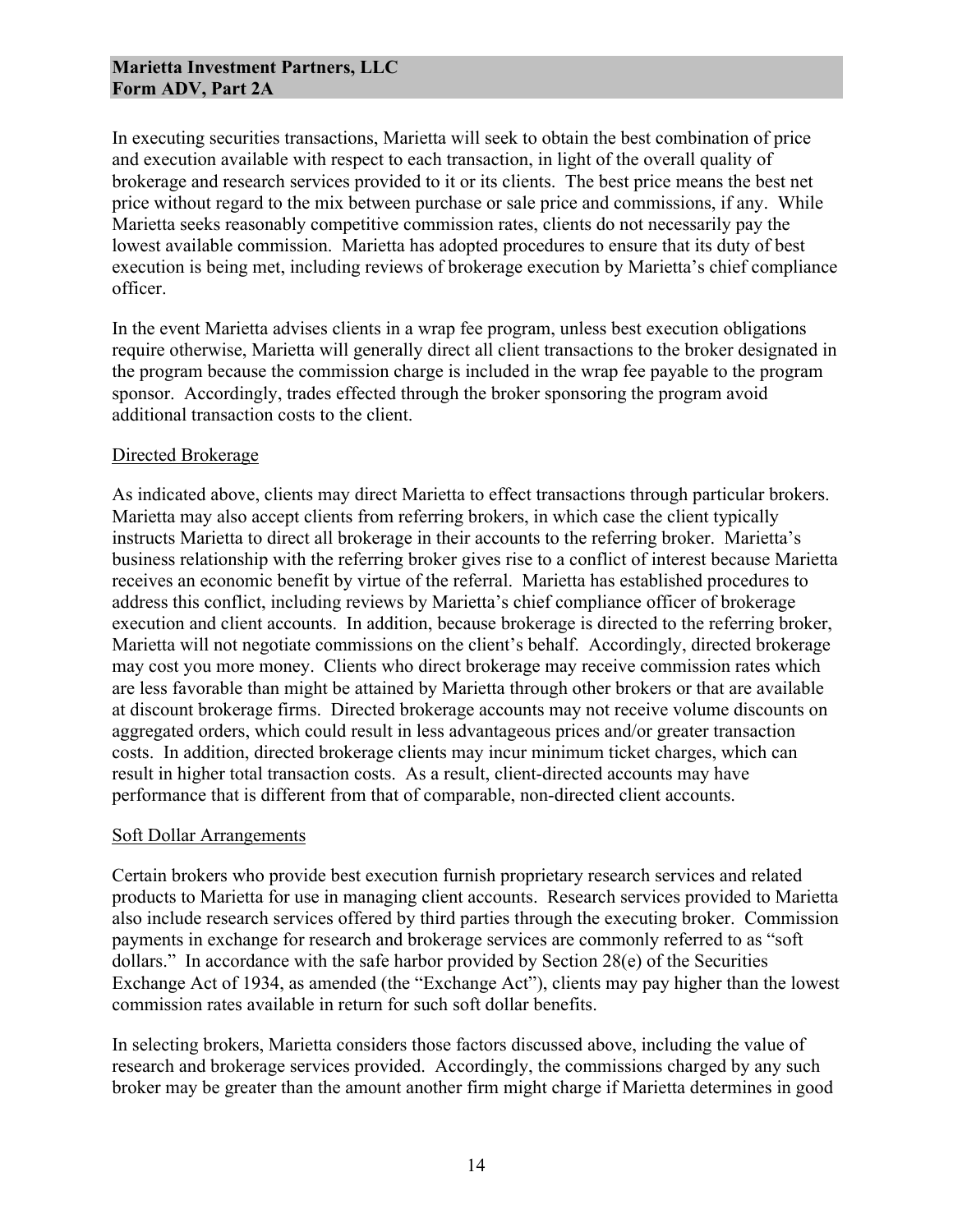faith that the amount of such commissions is reasonable in relation to the value of the research information and brokerage services provided by such broker.

Research services that are obtained by Marietta through soft dollar transactions include proprietary research reports provided by the executing broker and general market information. Marietta does not have written soft dollar agreements with respect to the value of research services rendered. However, Marietta has informal arrangements with particular brokers regarding the cost of such services and the amount of commissions necessary to cover such cost. To the extent that Marietta uses client transactions to obtain research or other products or services that Marietta could otherwise purchase for cash, Marietta receives a benefit because we do not have to produce or pay for such research, products or services. As a result, Marietta has an incentive to place more trades or pay higher commissions than would otherwise be the case due to our interest in receiving these benefits, rather than our client's interest in receiving most favorable execution. However, Marietta's chief compliance officer monitors this conflict of interest by reviewing brokerage execution on a semi-annual basis and conducting an annual review of the firm's soft dollar program.

Marietta believes that the information received in this manner is necessary to its investmentdecision making process and provides client accounts with benefits by supplementing the research otherwise available to Marietta. Research services are used by Marietta in servicing all of its client accounts, including client accounts that may not participate in soft dollar transactions, and may not necessarily be used in connection with the account that paid the commissions to the brokers providing such services. Marietta believes it is not possible to measure separately the benefits from research services to each of the client accounts. In addition, Marietta believes that costs to the client accounts participating in soft dollar transactions will not be disproportionate to the benefits received by those accounts on a continuing basis.

While Marietta endeavors to purchase with soft dollars only those services that fall within the definition of "brokerage and research services" as provided in Section 28(e) of the Exchange Act, there are some services which could have a "mixed use" (i.e., for both research and other client service purposes). This occurs when services which provide valuable research are also used incidentally for functions such as performance evaluation or accounting, which benefit Marietta. Where products or services have a mixed use, Marietta must allocate the value and pay cash for the portion of such products and services used for non-research purposes. This allocation decision presents a conflict of interest to Marietta because it is deciding how much the firm will pay in cash. Marietta's chief compliance officer is responsible for ensuring that such allocations are made in good faith.

#### Broker Provided Benefits

In addition to the soft dollar benefits described above (see "Soft Dollar Arrangements"), certain brokers may provide other services to Marietta that do not directly benefit clients or that generally benefit only Marietta. Such services include investment research (provided by the broker or third parties), educational conferences and events, and consulting on technology, security, compliance and other business practices. Brokers may also provide Marietta with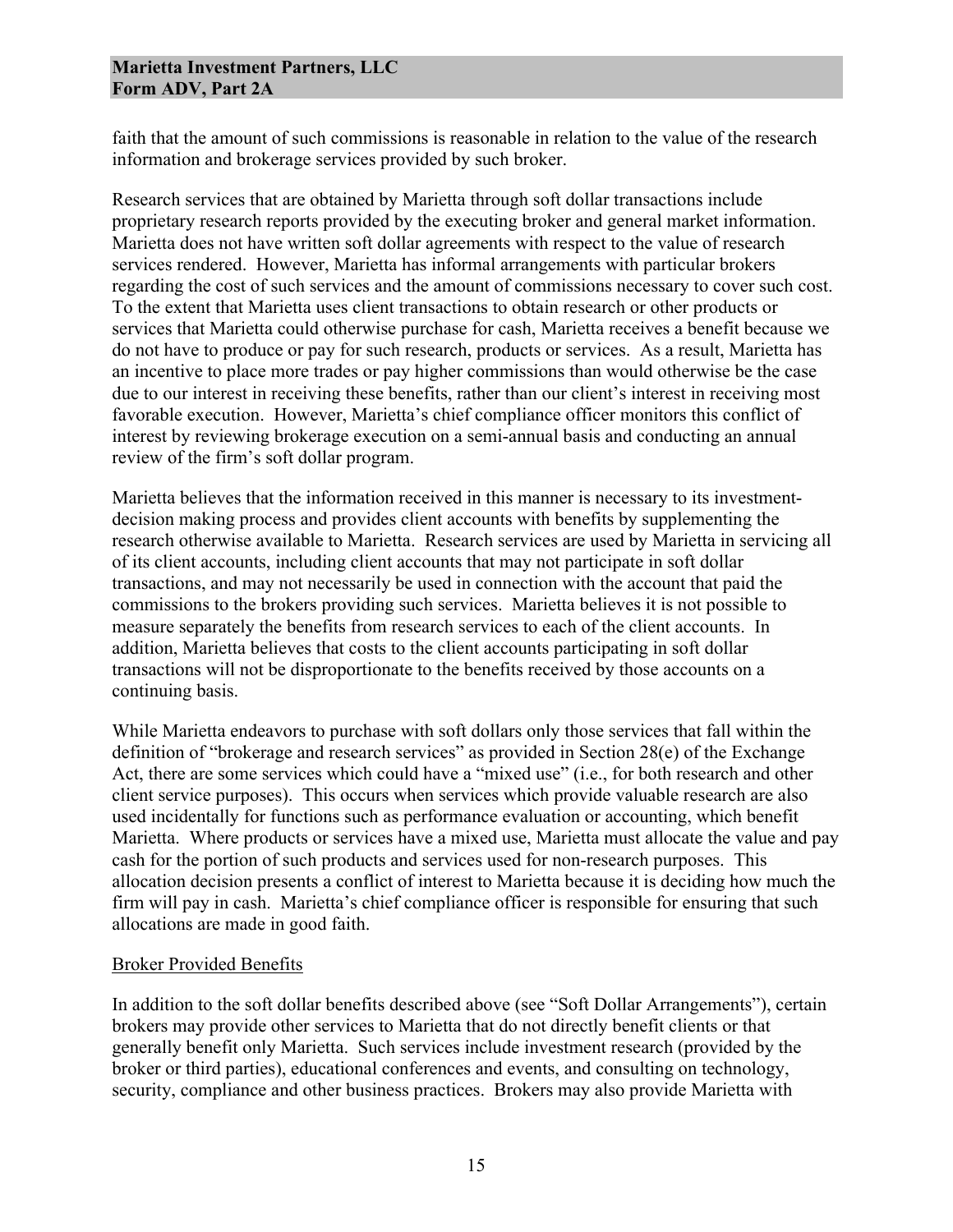financial benefits by discounting or covering all or part of the cost of these services. These services are not contingent upon Marietta committing any specific amount of trading commissions or assets in custody with such brokers or giving particular investment advice, such as buying particular securities for our clients. Because Marietta has an incentive to recommend the use of these brokers to clients based on the economic benefits received in connection with these services, this is a potential conflict of interest. Nevertheless, Marietta is committed to recommending and selecting brokers that Marietta believes will serve best the interests of the client. Marietta has established procedures to address this conflict, including reviews by Marietta's chief compliance officer of brokerage execution and client accounts.

#### Order Allocation and Aggregation

Marietta seeks to allocate portfolio transactions equitably whenever decisions are made to purchase or sell securities by more than one client account in one or more related aggregated orders. In making such allocations between accounts, Marietta considers the respective investment objectives, the relative size of portfolio holdings of the same or comparable securities, the availability of cash for investment and the size of investment commitments generally. Marietta may aggregate orders for securities when Marietta considers aggregation consistent with best execution and under appropriate circumstances.

For clients that have directed Marietta to use a certain broker, such accounts may not necessarily receive the benefits of aggregate order execution (unless other clients have directed use of the same broker in which case order aggregation may occur) and may be subject to higher execution costs. Certain clients may not be included in certain aggregated transactions because of cash availability, tax consequences, timing of the transaction or other factors. At times, individual portfolio managers may place orders to purchase or to sell the same security at different times or at different prices. In such a situation, the purchase or sale orders may be aggregated on the basis of the accounts managed by the portfolio manager rather than aggregated with all orders placed by Marietta for the particular security.

#### Trade Errors

As a fiduciary, Marietta has the responsibility to effect trade orders correctly, promptly and in the best interests of our clients. Marietta's chief compliance officer is responsible for ensuring that any such trade errors are promptly identified, corrected and documented. In the event any error occurs in the handling of any client transactions, Marietta's policy is that clients are made whole. If Marietta causes a trade error to occur in a client account that results in a loss, Marietta will reimburse the client. Any gain related to the error will generally remain in the client's account.

#### **Item 13 - Review of Accounts**

Marietta's portfolio managers, John T. Evans, Mary T. Allmon, Robert C. Draper and Jonathan A. Smucker, regularly review client portfolio accounts. Each portfolio manager periodically reviews investment objectives, supervises the portfolio and assesses the appropriateness of each asset in connection with the client's investment objectives and general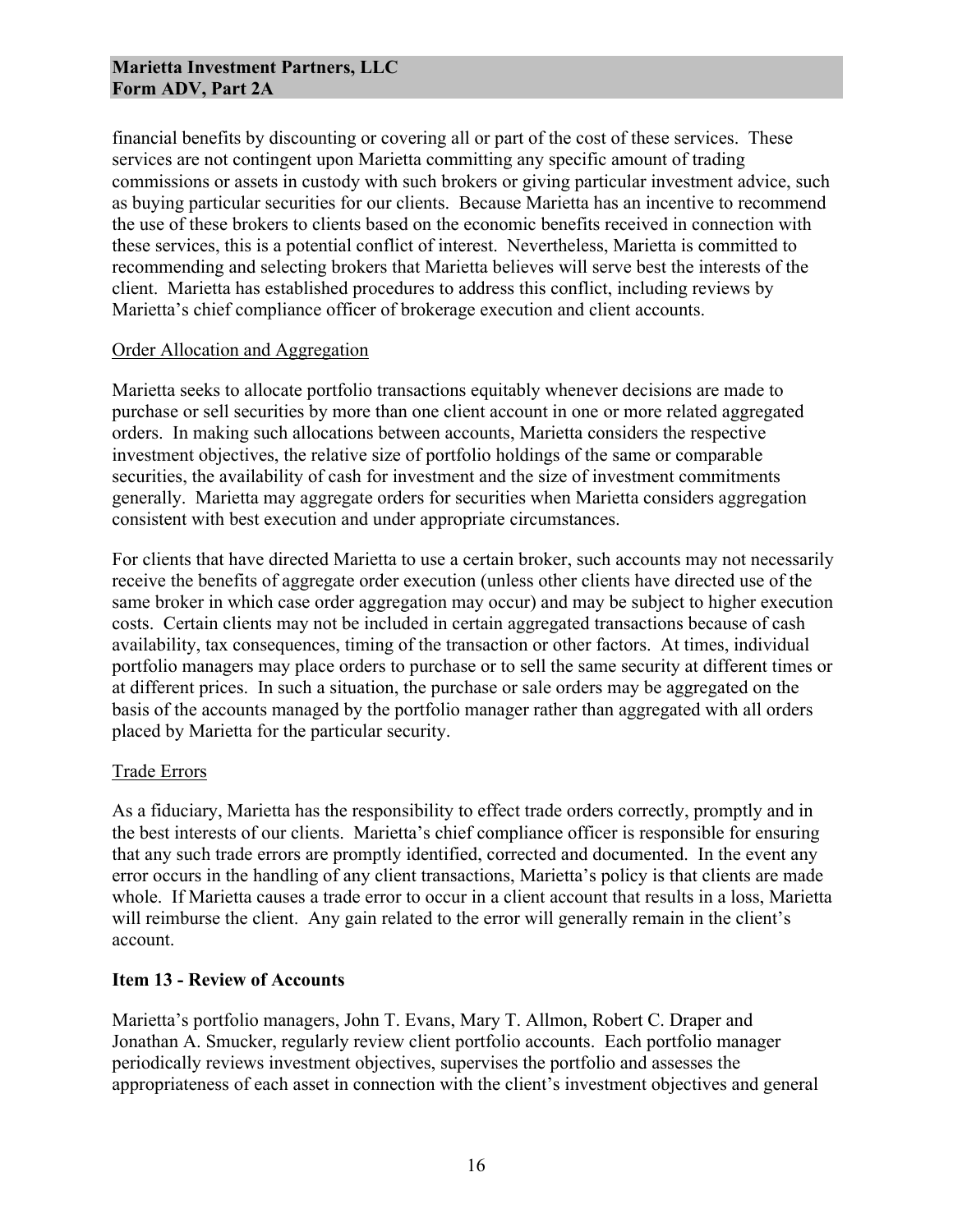economic conditions. In addition, portfolio managers periodically meet with clients to review the account, the client's investment objectives and to set investment strategy.

Marietta provides written reports to clients at least quarterly. These reports include current yield, cost and market value of assets in the account portfolio. In addition, clients receive statements from the custodians of their securities and/or the broker executing transactions for the account.

With respect to wrap fee programs, as discussed in Item 4, above, the program sponsors send periodic reports to clients that Marietta would otherwise provide.

# **Item 14 - Client Referrals and Other Compensation**

Other than the soft dollar benefits and broker provided benefits disclosed in <u>Item 12</u>, above, Marietta does not receive commissions or any other economic benefit from a non-client in connection with providing advice to clients.

Marietta may compensate persons who solicit clients for the investment advisory services provided by Marietta. Any such referral arrangements and payments will be made in accordance with Rule 206(4)-3 under the Investment Advisers Act of 1940, as amended, and any applicable state securities laws. Marietta does not currently have any referral arrangements in place with any person who is not an employee.

# **Item 15 - Custody**

Marietta does not act as custodian for any client accounts; however, Marietta may be deemed to have custody of client funds to the extent that it deducts advisory fees from a client's account and/or it instructs a custodian to transfer client funds or securities in a client account to a thirdparty pursuant to a standing letter of authorization or other similar asset transfer authorization. All clients must appoint a qualified custodian, such as a broker-dealer, bank or trust company, to have possession of the assets of the account, to settle transactions for the account and to accept instructions from Marietta regarding the assets in the account. All clients receive quarterly account statements directly from the custodian. *Please compare the information in Marietta's client reports with the information in account statements provided by the custodian.*

# **Item 16 - Investment Discretion**

Marietta generally has discretionary authority to purchase and sell securities for client accounts by virtue of a limited power of attorney executed by the client as part of the investment advisory agreement. Marietta's discretionary authority is subject to client-specific investment limitations imposed by the client and provided to Marietta in writing. These restrictions could result in differences between the performance of the client's account relative to other accounts. From time to time, Marietta manages client accounts on a non-discretionary basis.

# **Item 17 - Voting Client Securities**

As part of its advisory service, Marietta will vote portfolio securities for its clients unless the client elects to retain proxy voting authority. The client is asked to make this election in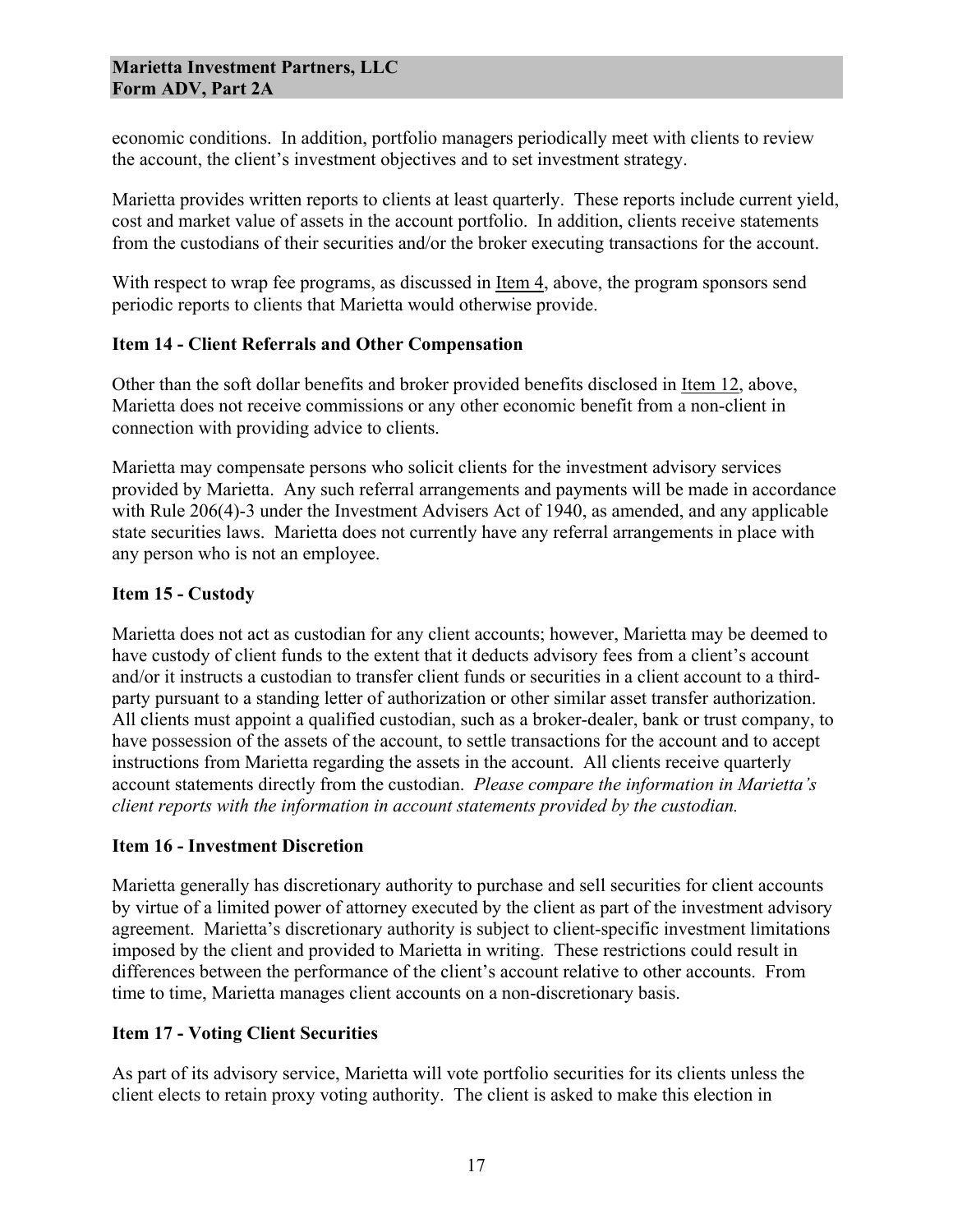Marietta's investment management agreement. If such election is made, clients will receive their proxies or other solicitation materials directly from their custodian, a transfer agent or Marietta. If a client does not indicate its election, Marietta will assume that the client wishes to confer authority on Marietta to vote proxies. Clients that wish to vote proxies in a particular manner must retain proxy voting authority in the investment advisory agreement.

Marietta has adopted proxy voting policies and procedures (the "Proxy Voting Policy") designed to ensure that Marietta votes proxies in the best interests of its clients. The Proxy Voting Policy addresses how Marietta generally intends to vote proxies (or what factors it will take into consideration) when voting on particular types of issues, such as corporate governance, mergers and acquisitions, management incentives and shareholder rights. In the event a conflict or the appearance of a conflict between Marietta's interests and client interests with respect to proxy voting should arise, the Proxy Voting Policy provides for several methods of resolving such a conflict:

- vote the securities based on a pre-determined voting policy if the application of the policy to the matter presented to shareholders involves little discretion on the part of Marietta;
- vote the securities in accordance with a pre-determined policy based upon the recommendations of an independent third party, such as a proxy voting service;
- refer the proxy to the client or to a fiduciary of the client for voting purposes;
- suggest that the client engage another party to determine how the proxy should be voted; or
- disclose the conflict to the client and obtain the client's consent or direction before voting.

Upon request to Marietta, a client may obtain a copy of the Proxy Voting Policy and information on how the client's securities were voted. Clients that also retain proxy voting authority may contact Marietta with questions about a particular solicitation.

# **Item 18 - Financial Information**

Marietta does not have any financial condition that would impair our ability to meet contractual commitments to clients. A balance sheet is not required to be provided because we do not require prepayment of more than \$1,200 in fees per client, six months or more in advance.

#### **Item 19 - Additional Information**

#### IPO Policy

In limited circumstances, Marietta participates in initial public offerings (IPOs) of equity securities on behalf of eligible client accounts. In general, an account is eligible to participate in an IPO allocation if the portfolio manager for the account believes the IPO is an appropriate investment given the account's investment objective, size, asset composition, cash level, risk profile, suitability of the issue and other factors. IPOs will generally be allocated on a pro rata basis to all participating accounts unless, based on the considerations described above, the portfolio managers determine that the IPO should be allocated on other than a pro rata basis. A portfolio manager's decision to allocate shares of an IPO to an employee account presents a conflict of interest because it provides Marietta with an opportunity to advantage the employee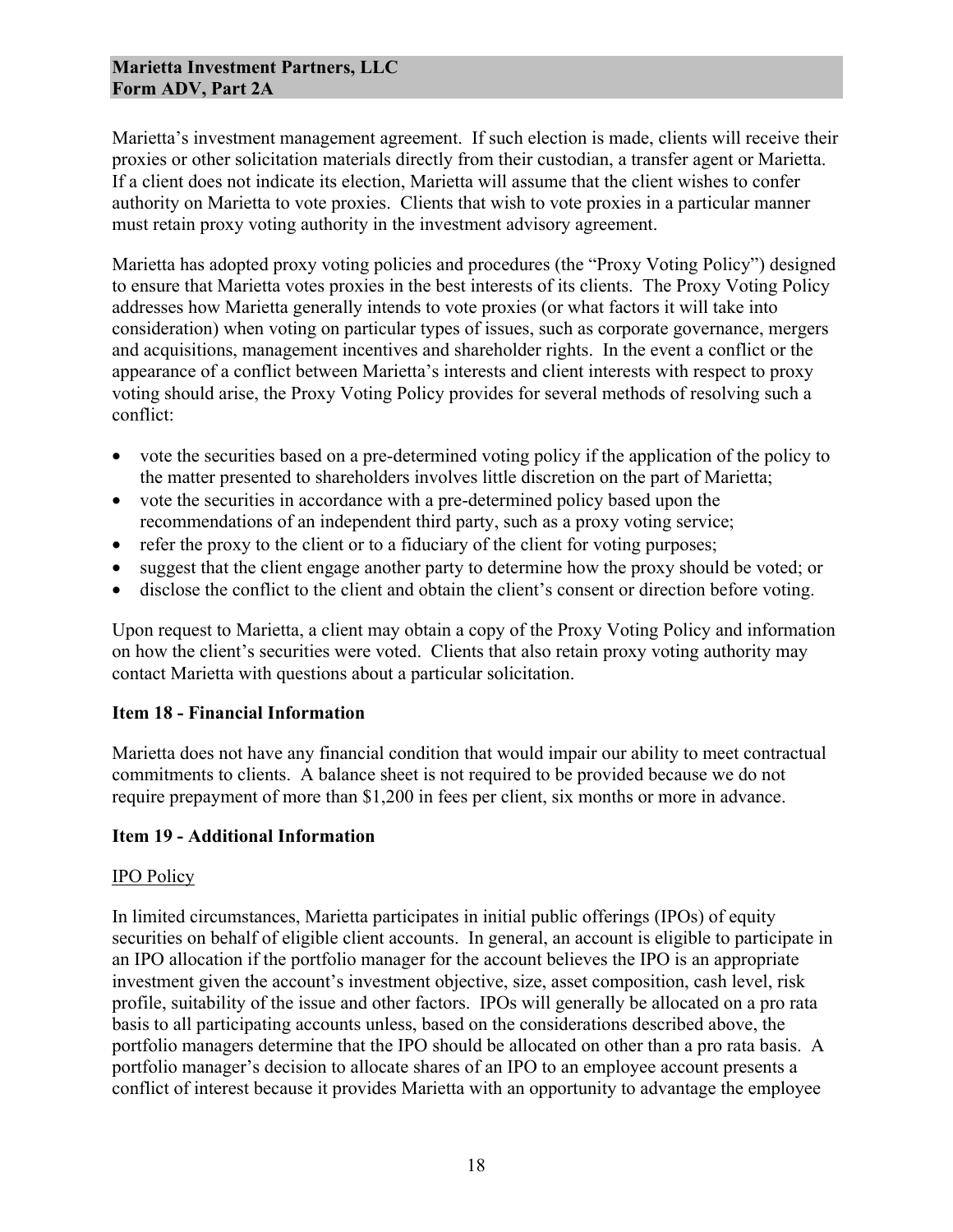account over other client accounts. As a result, employee accounts may only participate in an IPO subject to Marietta's internal procedures, which require, among other things, pre-approval by Marietta's chief compliance officer, shares to be allocated to the employee account on a pro rata basis and that the employee account is in no way favored over any other eligible account.

#### Legal Proceedings

Marietta generally will not act for clients in any legal proceedings, including bankruptcies or class actions, involving securities either held or previously held in accounts or involving the issuers of such securities. Marietta offers clients the opportunity to use, for a fee, the services of Chicago Clearing Corporation, a third-party service provider, to process securities class action litigation claims involving securities either held or previously held in accounts or involving the issuers of such securities. A client's custodian is generally responsible for transmitting information regarding legal proceedings and submitting a proof of claim on behalf of the client.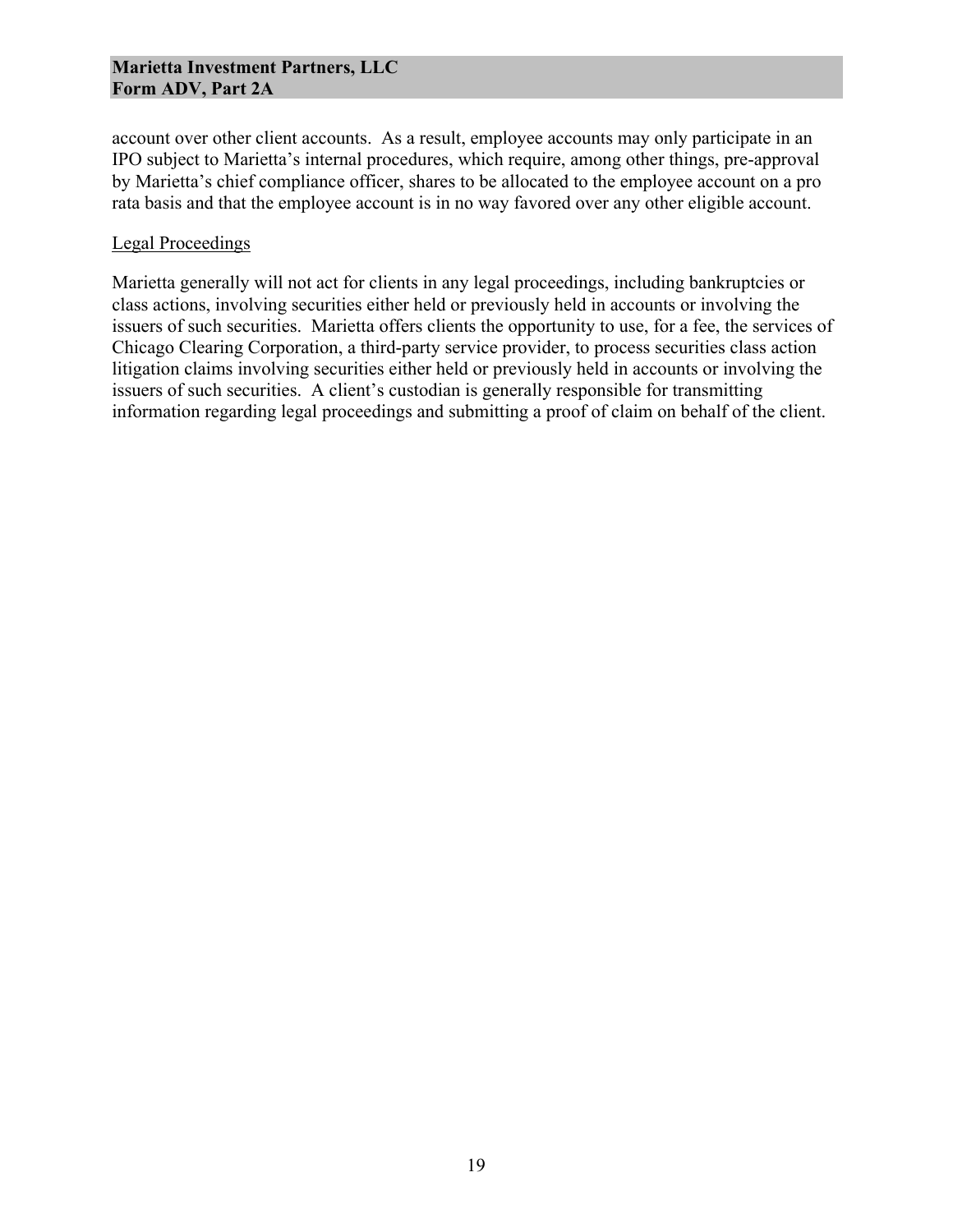# **PRIVACY NOTICE**

| <b>FACTS</b> | WHAT DOES MARIETTA DO WITH YOUR PERSONAL INFORMATION?                                                                                                                                                                                                                                                                                                                                                                                                                                                                      |
|--------------|----------------------------------------------------------------------------------------------------------------------------------------------------------------------------------------------------------------------------------------------------------------------------------------------------------------------------------------------------------------------------------------------------------------------------------------------------------------------------------------------------------------------------|
| Why?         | Financial companies choose how they share your personal information. Federal law gives<br>consumers the right to limit some but not all sharing. Federal law also requires us to tell you<br>how we collect, share, and protect your personal information. Please read this notice carefully to<br>understand what we do.                                                                                                                                                                                                  |
| What?        | The types of personal information we collect and share depend on the product or service you<br>have with us. This information can include:<br>Social Security number and other personal identifying information (e.g., address, telephone<br>number, date of birth);<br>Investment objectives, risk tolerance and financial assets; and<br>Investment holdings, account information and transaction history.<br>When you are no longer our customer, we continue to share your information as described in<br>this notice. |
| How?         | All financial companies need to share customers' personal information to run their everyday<br>business. In the section below, we list the reasons financial companies can share their<br>customers' personal information; the reasons Marietta chooses to share; and whether you can<br>limit this sharing.                                                                                                                                                                                                               |

| Reasons we can share your personal information                                                                                                                                              | Does Marietta share? | Can you limit this<br>sharing? |
|---------------------------------------------------------------------------------------------------------------------------------------------------------------------------------------------|----------------------|--------------------------------|
| For our everyday business purposes -<br>such as to process your transactions, maintain your<br>account(s), respond to court orders and legal investigations,<br>or report to credit bureaus | Yes                  | N <sub>0</sub>                 |
| For our marketing purposes -<br>to offer our products and services to you                                                                                                                   | N <sub>0</sub>       | We don't share                 |
| For joint marketing with other financial companies                                                                                                                                          | N <sub>0</sub>       | We don't share                 |
| For our affiliates' everyday business purposes -<br>information about your transactions and experiences                                                                                     | No                   | We don't share                 |
| For our affiliates' everyday business purposes -<br>information about your creditworthiness                                                                                                 | N <sub>0</sub>       | We don't share                 |
| For our affiliates to market to you                                                                                                                                                         | N <sub>0</sub>       | We don't share                 |
| For nonaffiliates to market to you                                                                                                                                                          | N <sub>0</sub>       | We don't share                 |

Questions? Call (414) 289-9080.